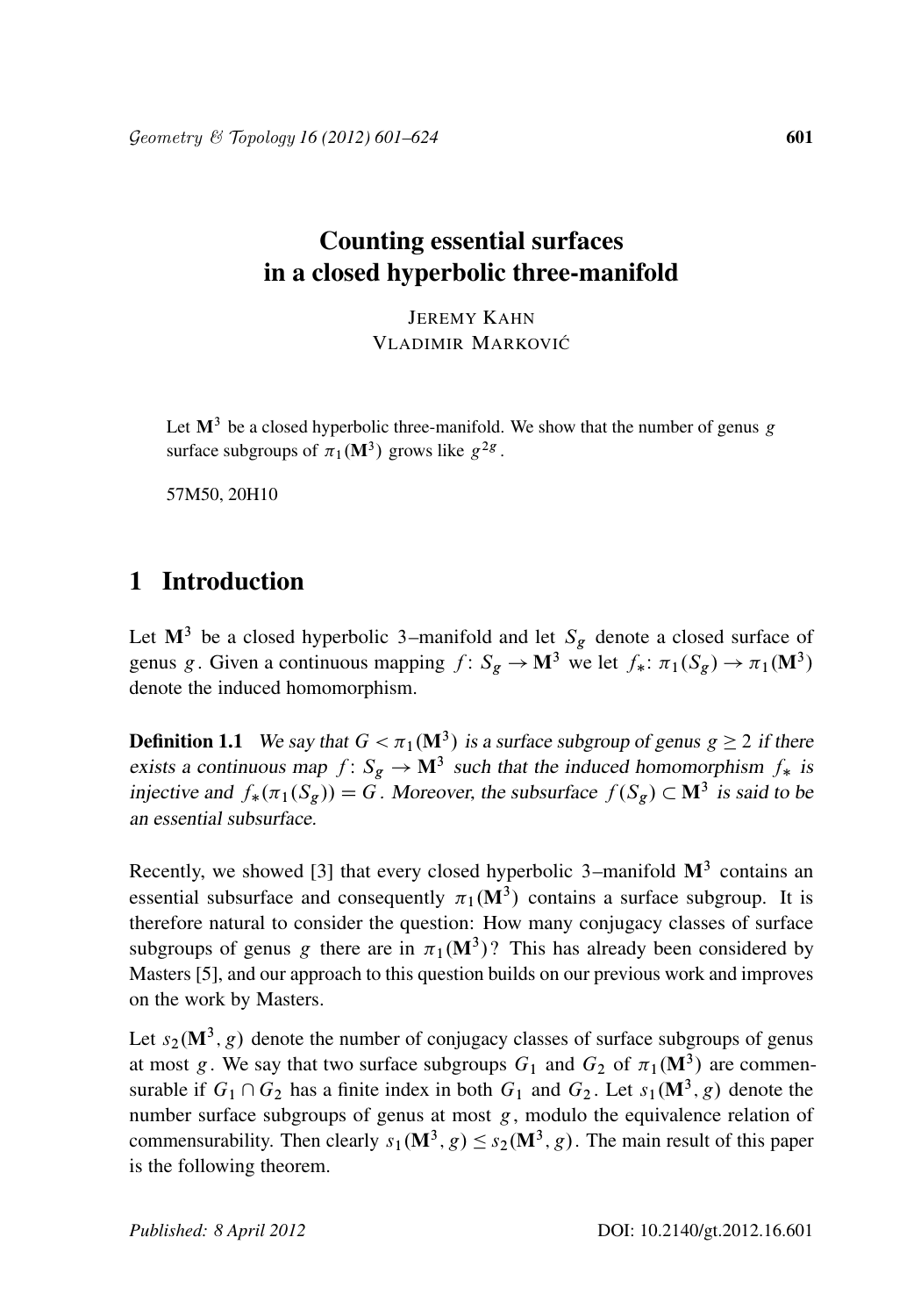**Theorem 1.1** Let  $M^3$  be a closed hyperbolic 3–manifold. There exist two constants  $c_1, c_2 > 0$  such that

$$
(c_1g)^{2g} \le s_1(M^3, g) \le s_2(M^3, g) \le (c_2g)^{2g},
$$

for g large enough. The constant  $c_2$  depends only on the injectivity radius of  $\mathbf{M}^3$ .

In fact, Masters shows that

$$
s_2(g, \mathbf{M}^3) < g^{c_2 g}
$$

for some  $c_2 \equiv c_2(M^3)$ , and likewise for some  $c_1 \equiv c_1(M^3)$ 

$$
g^{c_1g} < s_1(g, \mathbf{M}^3)
$$

when  $M<sup>3</sup>$  has a self-transverse totally geodesic subsurface. We follow Masters' approach to the upper bound, improving it from  $g^{c_2g}$  to  $(c_2g)^{2g}$  by more carefully counting the number of suitable triangulations of a genus g surface. Using our previous work [3] we replace Masters' conditional lower bound with an unconditional one, and we improve it from  $g^{cg}$  to  $(c_1g)^{2g}$  with the work of Muller and Puchta [6] counting number of maximal surface subgroups of a given surface group. We then make a new subgroup from old in the spirit of Masters' construction, but taking the nearly geodesic subgroup from [3] as our starting point.

The above theorem enables us to determine the order of the number of surface subgroups up to genus  $g$ . We have the following corollary.

#### Corollary 1.1 We have

$$
\lim_{g \to \infty} \frac{\log s_1(\mathbf{M}^3, g)}{2g \log g} = \lim_{g \to \infty} \frac{\log s_2(\mathbf{M}^3, g)}{2g \log g} = 1.
$$

We make the following conjecture.

**Conjecture 1.1** For a given closed hyperbolic  $3$ -manifold  $\mathbf{M}^3$ , there exists a constant  $c(M) > 0$  such that

$$
\lim_{g \to \infty} \frac{1}{g}^{2g} \sqrt[s]{s_i(M^3, g)} = c(M), \quad i = 1, 2.
$$

Acknowledgements JK was supported by NSF grant DMS 0905812.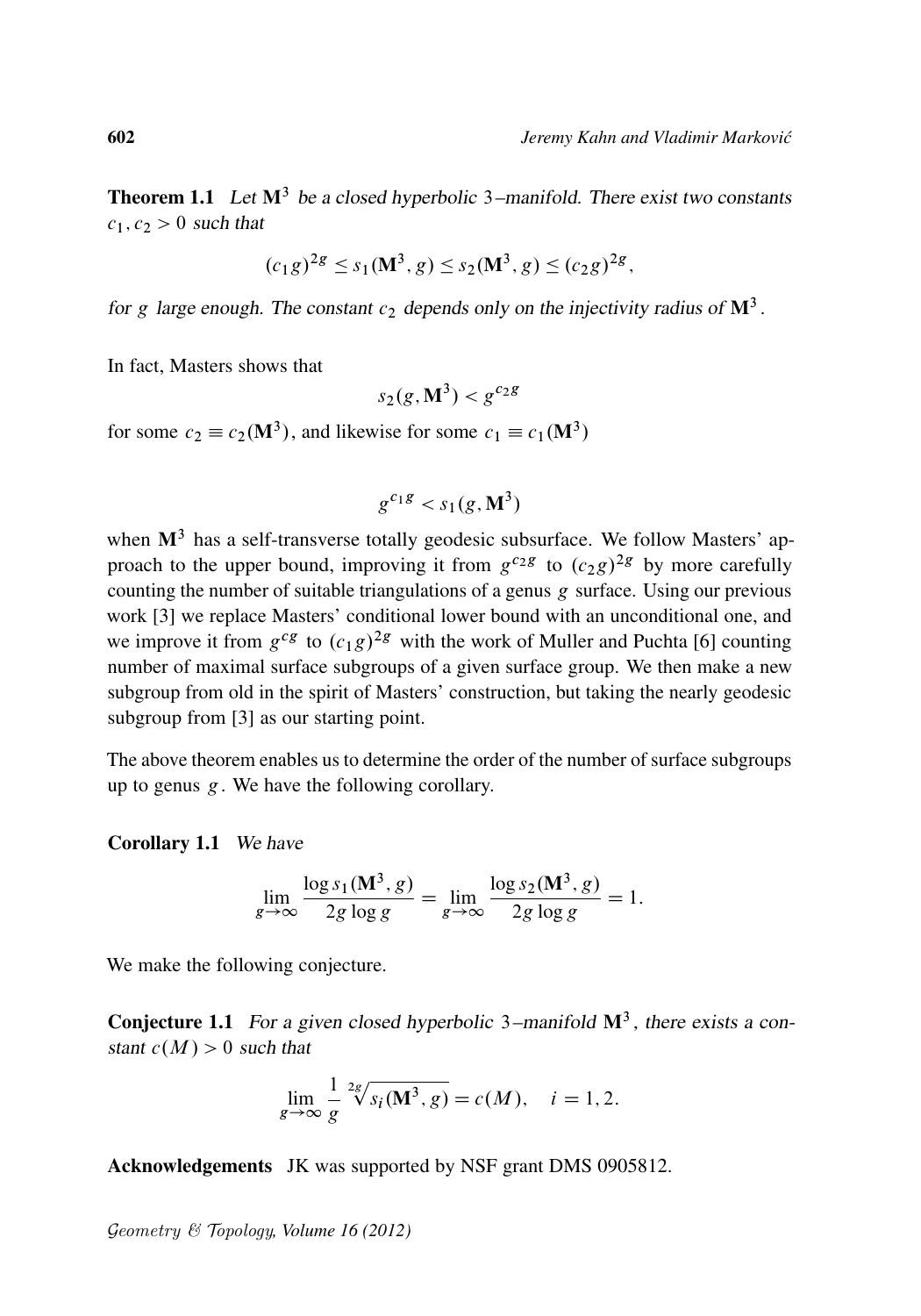# 2 The upper bound

Fix a closed hyperbolic 3–manifold  $\mathbf{M}^3$ . In this section we prove the upper bound in Theorem 1.1, that is we show

(1) 
$$
s_2(\mathbf{M}^3, g) \le (c_2 g)^{2g}
$$

for some constant  $c_2 > 0$ .

### 2.1 Genus g triangulations

We have the following definition.

**Definition 2.1** Let  $S_g$  denote a closed surface of genus g. We say that a connected graph  $\tau$  is a triangulation of genus g if it can be embedded into the surface  $S_g$  such that every component of the set  $S_g \setminus \tau$  is a triangle. The set of genus g triangulations is denoted by  $\mathcal{T}(g)$ . We say that  $\tau \in \mathcal{T}(k, g) \subset \mathcal{T}(g)$  if

- each vertex of  $\tau$  has the degree at most k,
- the graph  $\tau$  has at most kg vertices and at most kg edges.

We observe that any given genus g triangulation  $\tau$ , can be in a unique way (up to a homeomorphism of  $S_g$ ) be embedded in  $S_g$ .

We say that Riemann surface is  $s$ -thick is its injectivity radius is bounded below by  $s > 0$ . Every thick Riemann surface has a good triangulation in the sense of the following lemma.

**Lemma 2.1** Let S be an s-thick Riemann surface of genus  $g \ge 2$ . Then there exists  $k = k(s) > 0$  and a triangulation  $\tau \in \mathcal{T}(k, g)$  that embeds in S, such that every edge of  $\tau$  is a geodesic arc of length at most s.

**Proof** Choose a maximal collection of disjoint open balls in S of radius  $s/4$ . Let V denote the set of centers of the balls from the collection. We may assume that no four points from  $V$  lie on a round circle (we always reduce the radius of the balls by a small amount and move them into a general position). We construct the Delaunay triangulation associated to the set  $V$  as follows. We connect two points from  $V$ with the shortest geodesic arc between them, providing they belong to the boundary of a closed ball in S that does not contain any other point from  $V$ . This gives an embedded graph  $\tau$ . Since no four points from V lie on the same circle the graph  $\tau$  is a triangulation. It is elementary to check that  $\tau$  has the stated properties, and we leave it to the reader.  $\Box$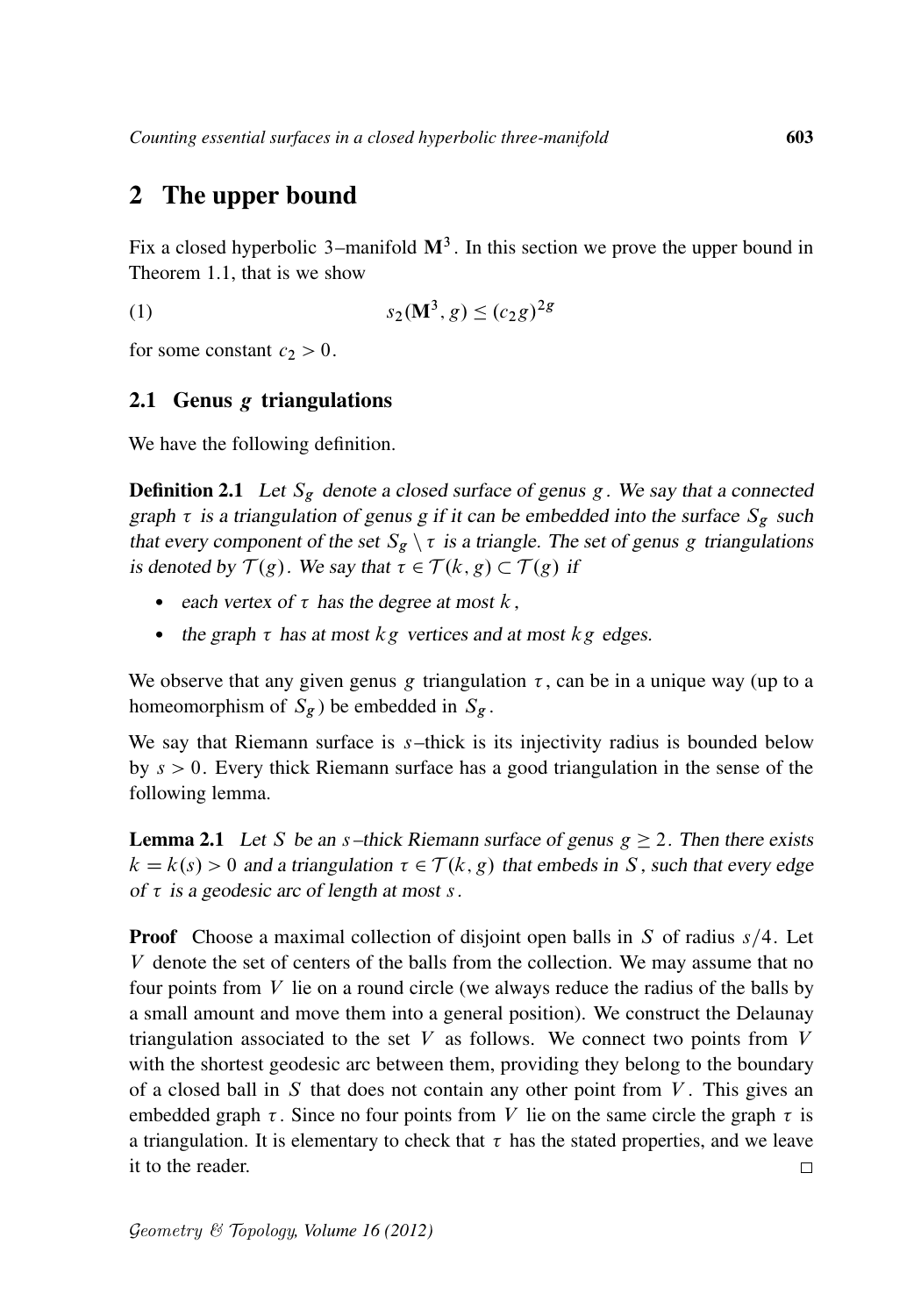Given any  $\pi_1$ -injective immersion of  $g: S_g \to M^3$ , we can find a genus g hyperbolic surface S, and a map  $f: S \to M^3$  homotopic to g, such that  $f(S)$  is a pleated surface. Then  $f$  does not increase the hyperbolic distance. Let  $s$  denote the injectivity radius of  $\mathbf{M}^3$ . It follows that the injectivity radius of S is bounded below by s. We choose a triangulation  $\tau(S)$  of S that satisfies the conditions in Lemma 2.1.

Let  $C = \{C_1, \ldots, C_m\}$  be a finite collection of balls of radius  $s/4$  that covers  $\mathbf{M}^3$ . We may assume that  $\mathcal C$  is a minimal collection, that is, if we remove a ball from  $\mathcal C$ , the new collection of balls does not cover  $M^3$ . Let  $f_i: S_i \to M^3$ ,  $i = 1, 2$ , be two pleated maps, and denote by  $\tau(S_1)$  and  $\tau(S_2)$  the corresponding triangulations from Lemma 2.1 of genus g surfaces  $S_1$  and  $S_2$ . If the genus g triangulations  $\tau(S_1)$  and  $\tau(S_2)$  are identical, there exists a homeomorphism  $h: S_1 \to S_2$  such that  $h(\tau(S_1)) = \tau(S_2)$ . Assume in addition that for every vertex v of  $\tau(S_1)$ , the points  $f_1(v)$  and  $f_2(h(v))$ belong to the same ball  $C_i \in \mathcal{C}$ . Then by [5, Lemma 2.4], the maps  $f_1$  and  $f_2 \circ h$  are homotopic.

Since the set C has m elements, there are at most m ways of mapping a given vertex of  $\tau$  to the set C. Choose a vertex  $v_1$  of  $\tau$  and choose an image of  $v_1$  in C, say  $v_1$  is mapped to  $C_1$ . Let  $v_2$  be a vertex of  $\tau$ , such that  $v_2$  and  $v_1$  are the endpoints of the same edge.

Each edge of  $\tau$  has the length at most s, and the balls from C have the radius  $s/4$ . Since f does not increase the distance, and C is a minimal cover of  $\mathbf{M}^3$ , it follows that  $v_2$  can be mapped to at most K elements of C, where K is a constant that depends only on s. Repeating this analysis to the remaining vertices of  $\tau$  yields the estimate

(2) 
$$
\widetilde{s}_2(\mathbf{M}^3, g) \leq mK^{kg-1}|\mathcal{T}(k, g)|,
$$

where  $\tilde{s}_2(M^3, g)$  denotes the number of conjugacy classes of surface subgroups of genus equal to  $g$ .

Let  $v(k, n)$  denote the set of all graphs on n vertices so that each vertex has the degree at most k. Then  $|\mathcal{T}(k, g)| \leq |v(k, kg)|$ .

Remark Observing the estimate

$$
|\nu(k,n)| \le n^{kn},
$$

Masters showed

$$
\widetilde{s}_2(\mathbf{M}^3, g) \leq g^{Dg},
$$

for some constant  $D > 0$ . However, the set  $v(k, kg)$  has many more elements than the set  $\mathcal{T}(k, g)$ .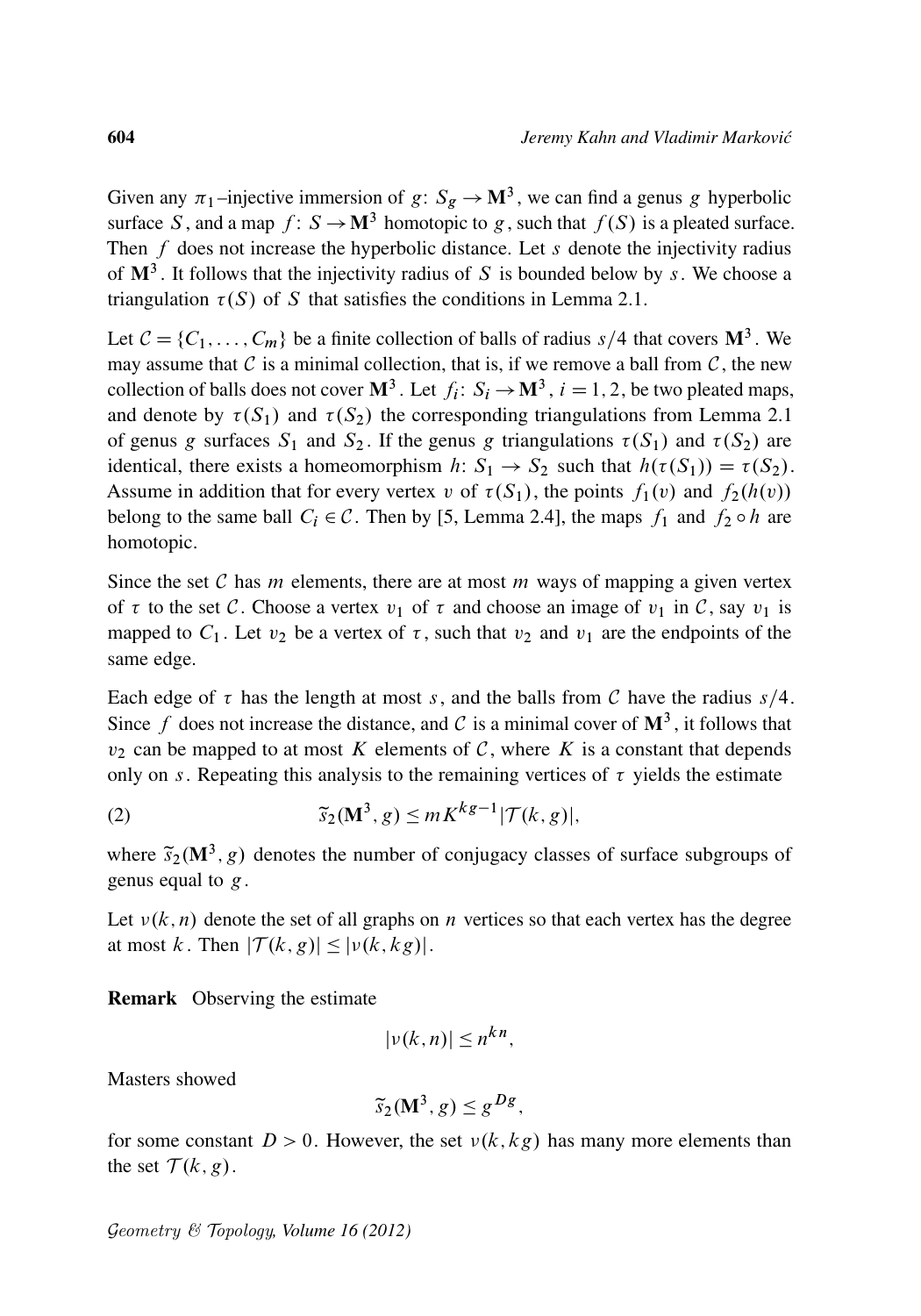The following lemma will be proved in the next subsection.

**Lemma 2.2** There exists a constant  $C > 0$  that depends only on k, such that for g large we have

$$
|\mathcal{T}(k,g)| \leq (Cg)^{2g}.
$$

Given this lemma we now prove estimate (1). It follows from the Lemma 2.2 that for every g large we have

$$
|\mathcal{T}(k,g)| \leq (Cg)^{2g}.
$$

Combining this with (2) we get that

$$
\widetilde{s}_2(M^3, g) \leq mK^{kg-1}(Cg)^{2g} \leq (C_1g)^{2g}
$$

holds for every  $g \ge 2$  for some constant  $C_1$ . Then

$$
s_2(\mathbf{M}^3, g) = \sum_{r=2}^{g} \widetilde{s}_2(\mathbf{M}^3, r)
$$

$$
= \sum_{r=2}^{g} (C_1 r)^{2r}
$$

$$
\leq (c_2 g)^{2g}
$$

for some constant  $c_2$ . This proves the estimate (1).

#### 2.2 The proof of Lemma 2.2

Fix a triangulation  $\tau \in \mathcal{T}(k, g)$  and denote the set of oriented edges by  $E(\tau)$ . Let  $QE(\tau)$  denote the vector space of all formal sums (with rational coefficients) of edges from  $E(\tau)$ .

Choose a spanning tree  $T$  (a spanning tree of a connected graph is a connected tree that contains all of its vertices) for  $\tau$ . Let  $H_1(S_g)$  denote the first homology with rational coefficients of the surface  $S_g$ . We define the linear map  $\phi: \mathbb{Q}E(\tau) \to H_1(S_g)$  as follows. Let  $e \in (E(\tau) \setminus T)$ . Then the union  $e \cup T$  is homotopic (on  $S_g$ ) to a unique (up to homotopy) simple closed curve  $\gamma_e \subset S_g$ . We let  $\phi(e)$  denote the homology class of the curve  $\gamma_e$  in  $H_1(S_g)$ . We extend the map  $\phi$  to  $\mathbb{Q}E(\tau)$  by linearity.

Denote the kernel of  $\phi$  by  $K(\phi)$  and set

$$
H_1(\tau,T) = \frac{\mathbb{Q}E(\tau)}{K(\phi)}.
$$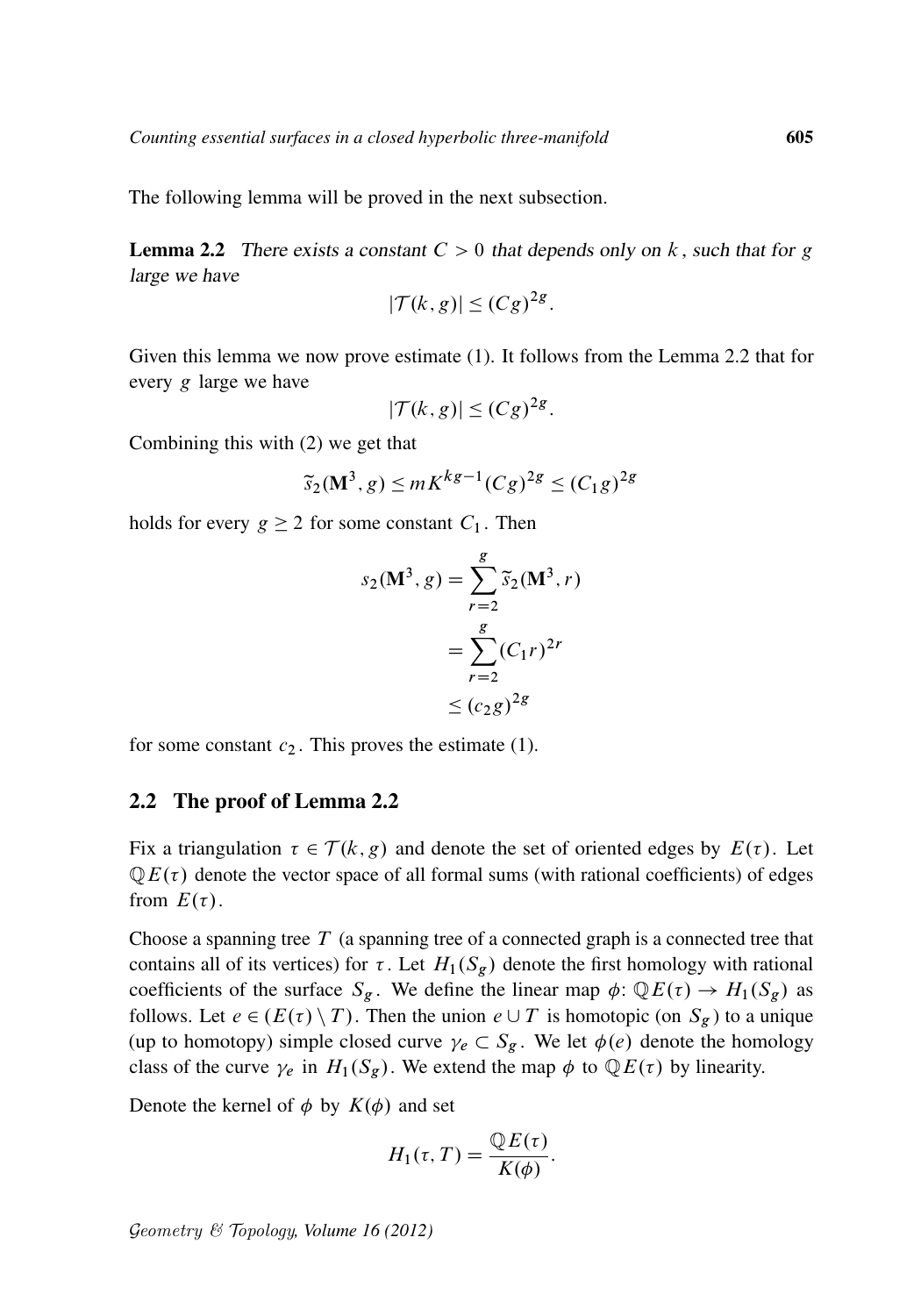Then the quotient map (also denoted by)  $\phi: H_1(\tau, T) \to H_1(S_g)$  is injective, and in fact is an isomorphism. Since  $\tau$  is a genus g triangulation, the embedding of the triangulation  $\tau$  to  $S_g$  induces the surjective map of the fundamental group of  $\tau$  to the fundamental group of  $S_g$ . Then the induced map  $\phi$  between the corresponding homology groups is injective.

Let  $e_1, \ldots, e_{2g} \in E(\tau)$  denote a set of 2g edges whose equivalence classes generate  $H_1(\tau, T)$ .

**Lemma 2.3** Let  $X = T \cup \{e_1, \ldots, e_{2g}\}\$ . Then every component of the set  $S_g \setminus X$  is simply connected.

**Proof** The set X is connected (since it contains the spanning tree  $T$ , and the tree  $T$ contains all the vertices). Suppose that there exists a component of the set  $S_g \setminus X$  that is not simply connected. Then there exists a simple closed curve  $\gamma \subset S_g$  that is not homotopic to a point, and such that

$$
\gamma \cap X = \varnothing.
$$

If  $\gamma$  is a nonseparating curve then the homology class of  $\gamma$  is nontrivial in  $H_1(S_g)$ . Therefore, there exists a nonseparating simple closed  $\alpha \subset S_g$  that intersects the curve  $\gamma$ exactly once. Let  $q_1, \ldots, q_{2g} \in \mathbb{Q}$  be such that

$$
\phi(q_1e_1+\cdots+q_{2g}e_{2g})=[\alpha],
$$

where  $[\alpha] \in H_1(S_g)$  denotes the homology class of  $\alpha$ . Since the intersection pairing between [ $\alpha$ ] and [ $\gamma$ ] is nonzero, and  $\phi(e_1), \ldots, \phi(e_{2g})$  is a basis for  $H_1(S_g)$ , we conclude that for some  $i \in \{1, ..., 2g\}$ , the curve  $\gamma$  intersects  $e_i \cup T$ , which is a contradiction.

Suppose that  $\gamma$  is a separating curve and denote by  $A_1$  and  $A_2$  the two components of the set  $S_g \setminus \gamma$ . The set X is connected, and by the assumption it does not intersect  $\gamma$ . This implies that X is contained in one of the two subsurfaces  $A_i$ , say  $X \subset A_1$ . Then  $X \cap A_2 = \varnothing$ .

Since  $\gamma$  is not homotopic to a point, each  $A_i$  is a nonplanar surface with one boundary component. Therefore, the subsurface  $A_2$  contains a nonseparating simple closed curve  $\gamma_2$ . Then  $\gamma_2$  is a nonseparating simple closed curve in  $S_g$  by the above argument we have that  $\gamma_2$  intersects the set X. This is a contradiction since  $X \cap A_2 = \emptyset$ .  $\Box$ 

Let  $P_1, \ldots, P_l$  denote the components of the set  $S_g \setminus X$ . Each  $P_i$  is a polygon and we let  $m_i$  denote the number of sides of the polygon  $P_i$ . Since each edge in X can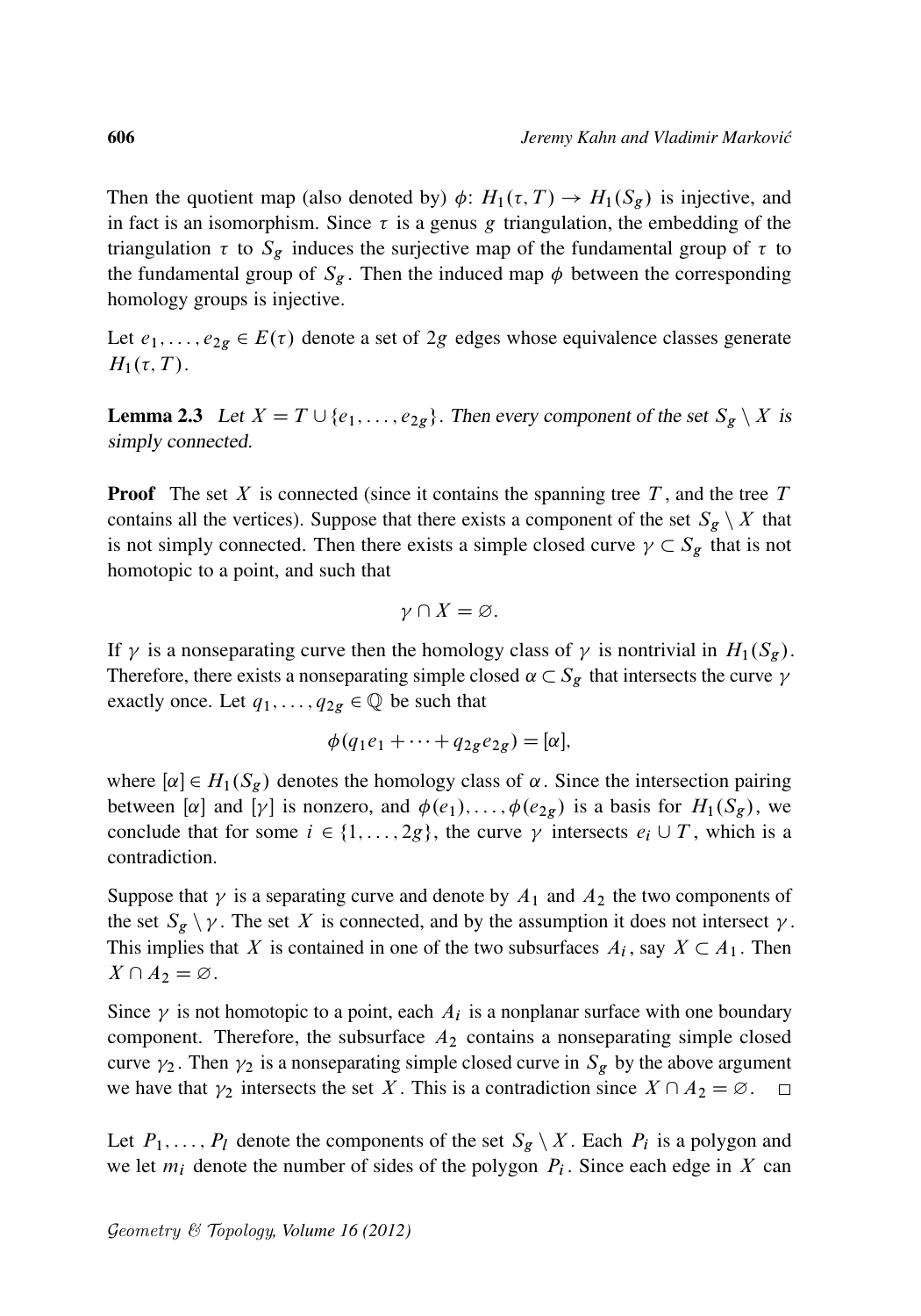appear as a side in at most two such polygons, we have the inequality

$$
(3) \qquad \qquad \sum_{i=1}^{l} m_i \leq 2kg,
$$

since by definition the triangulation  $\tau$  has at most  $kg$  edges.

We proceed to prove Lemma 2.2. We can obtain every triangulation  $\tau \in \mathcal{T}(k, g)$  as follows. We first choose a spanning tree  $T$ , which is a tree that has at most  $kg$  vertices. Then to the tree T we add 2g edges  $e_1, \ldots, e_{2g}$  in an arbitrary way. After adding the edges, at each vertex of the graph  $T \cup \{e_1, \ldots, e_{2g}\}\$  we choose a cyclic ordering. We thicken the edges of the graph  $T \cup \{e_1, \ldots, e_{2g}\}\$  to obtain the ribbon graph and the corresponding surface  $R$  with boundary (if this surface does not have genus  $g$ we discard this graph). The boundary components of the surface  $R$  are polygonal curves  $P_i$ ,  $i = 1, ..., l$ , made out of the edges from  $T \cup \{e_1, ..., e_{2g}\}\$ . We then choose a triangulation of each polygon  $P_i$ .

It follows from this description that we can bound the number of triangulations from  $\mathcal{T}(k, g)$  by  $|\mathcal{T}(k, g)| \leq abcd$ , where

- $a = \{\text{number of unlabeled trees } T \text{ with } n \leq kg \text{ vertices}\},\$
- $b = \{\text{number of ways of adding } 2g \text{ unlabeled edges } e_1, \ldots, e_{2g} \text{ to } T\},\$
- $c =$ {number of cyclic orderings of edges of  $T \cup \{e_1, \ldots, e_{2g}\}\},\,$
- $d = \{$ number of triangulations of the polygons  $P_i$ .

Let  $t(n)$  denote the number of different unlabeled trees on n vertices. By [1] we have  $t(n) \le C12^n$ , for some universal constant  $C > 0$ . It follows that  $a \le 2C12^{kg}$ . The tree T has at most  $kg$  edges, so there are at most  $(kg)^2$  ways of adding a labeled edge to T. All together there are at most  $(kg)^{4g}$  ways of adding a labeled collection of 2g edges to T. To obtain the number of ways of adding unlabeled collection of 2g edges we need to divide this number by  $(2g)$ !. This yields the estimate

$$
b \le \frac{(kg)^{4g}}{(2g)!} < (k^2g)^{2g}
$$

for g large.

Since each vertex of  $\tau$  has the degree at most k, and  $\tau$  has at most kg edges, we obtain the estimate

$$
c \le (k!)^{kg}.
$$

Let  $p(m)$  denote the number of triangulations of a polygon with m sides. Then  $p(m)$ is the  $(m-2)$ -th Catalan number and we have  $p(m) < 2^{2m}$ . As above, let  $P_1, \ldots, P_l$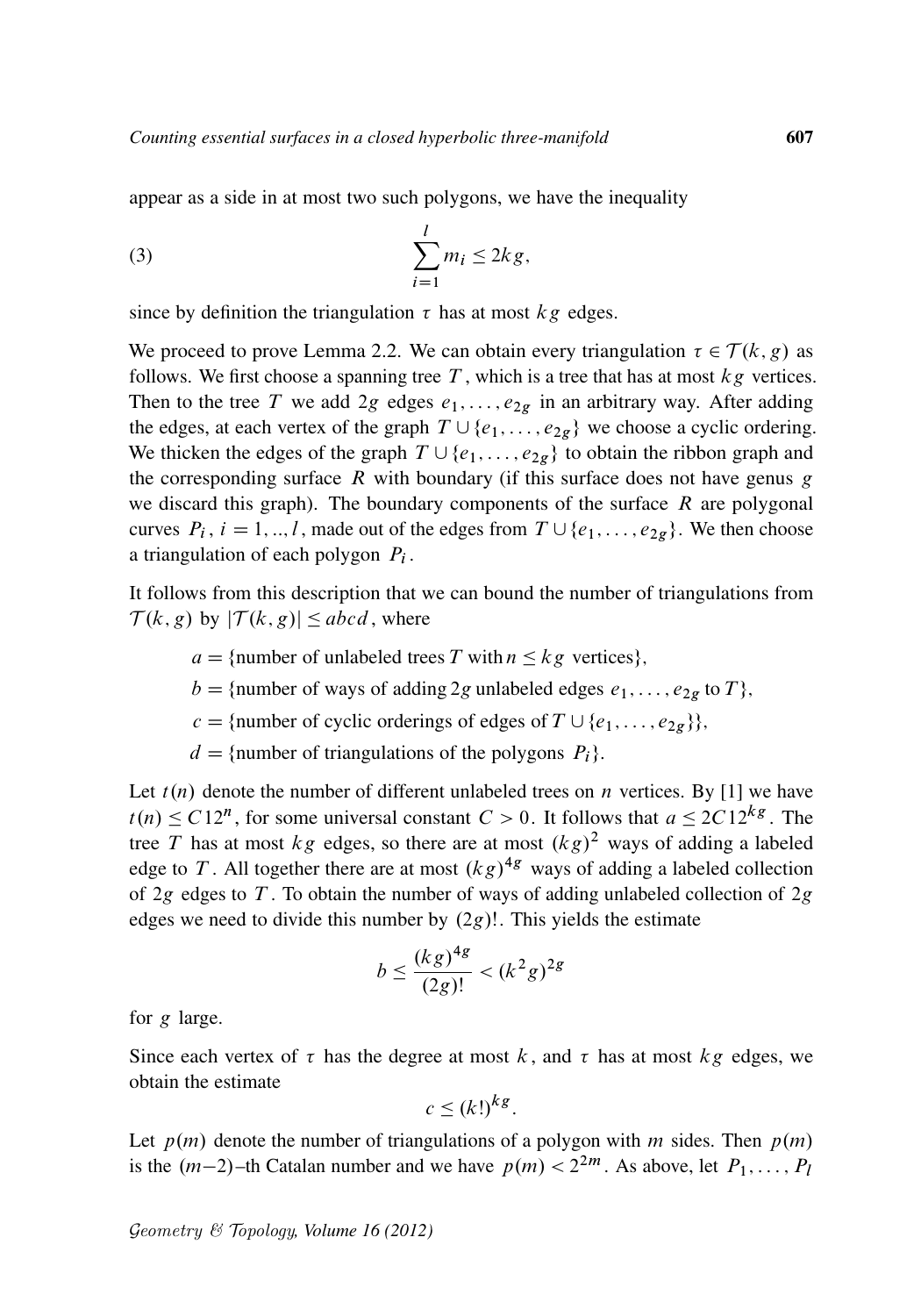denote the polygons that we need to triangulate and let  $m_i$  denote the number of sides of the polygon  $P_i$ . Then

$$
d \le \max \prod_{i=1}^{l} p(m_i) \le 4^{m_1 + \dots + m_l},
$$

where the maximum is taken over all possible vectors  $(m_1, \ldots, m_l)$ ,  $1 \le l \le 2kg$ , such that  $m_1 + \cdots + m_l \leq 2kg$  (see estimate (3) above). But since  $m_1 + \cdots + m_l \leq 2kg$ we have  $d \leq 4^{2kg}$ .

Putting the estimates for  $a, b, c, d$  together we prove the lemma.

**Remark** If we are given a tree on a surface  $S$ , along with  $2g$  edges connecting the vertices of the tree (and satisfying the hypothesis of Lemma 2.3) and a map of the resulting graph into  $M^3$ , the we can determine the map of S into  $M^3$ , up to homotopy. Thus we need only bound  $|T'(k, g)|$ , where  $T'(k, g)$  is the set of trees of size at most  $kg$ , with 2g more edges added; we observe that  $|T'(k, g)| < ab$ .

## 3 Quasifuchsian representations of surface groups

### 3.1 Generalized pants decomposition and the complex Fenchel–Nielsen coordinates

For background on complex Fenchel–Nielsen coordinates, see Series [7], Kourouniotis [4], Tan [8] and our previous work [3]. The exposition and notation we use here is in line with [3, Section 2].

Let X be a compact topological surface (possibly with boundary) and let  $\rho$ :  $\pi_1(X) \rightarrow$ PSL $(2, \mathbb{C})$  be a representation (a homomorphism). We say that  $\rho$  is a K–quasifuchsian representation if the group  $\rho(\pi_1(X))$  is K–quasifuchsian, in which case we can equip X with a complex structure  $X = \mathbb{H}^2/F$ , for some Fuchsian group F, such that  $f_* = \rho \circ \iota$ . Here  $\iota: F \to \pi_1(X)$  is an isomorphism, and  $f_*: F \to fFf^{-1}$  is the conjugation homomorphism, induced by an equivariant  $K$ –quasiconformal map  $f: \partial \mathbb{H}^3 \to \partial \mathbb{H}^3$ .

We will also say that a quasisymmetric map  $f: \partial \mathbb{H}^2 \to \partial \mathbb{H}^3$  is K-quasiconformal if it has a K-quasiconformal extension to  $\partial \mathbb{H}^3$ .

By  $\Pi$  we denote a topological pair of pants with cuffs  $C_i$ ,  $i = 1, 2, 3$ . Recall that to every representation  $\rho: \pi_1(\Pi) \to PSL(2,\mathbb{C})$ , we associate the three half-lengths  $\textbf{hl}(C_i) \in \mathbb{C}_+ / 2i\pi\mathbb{Z}$ , where  $\mathbb{C}_+ = \{z \in \mathbb{C} : \textbf{Re}(z) > 0\}$ . If  $\rho$  is quasifuchsian then it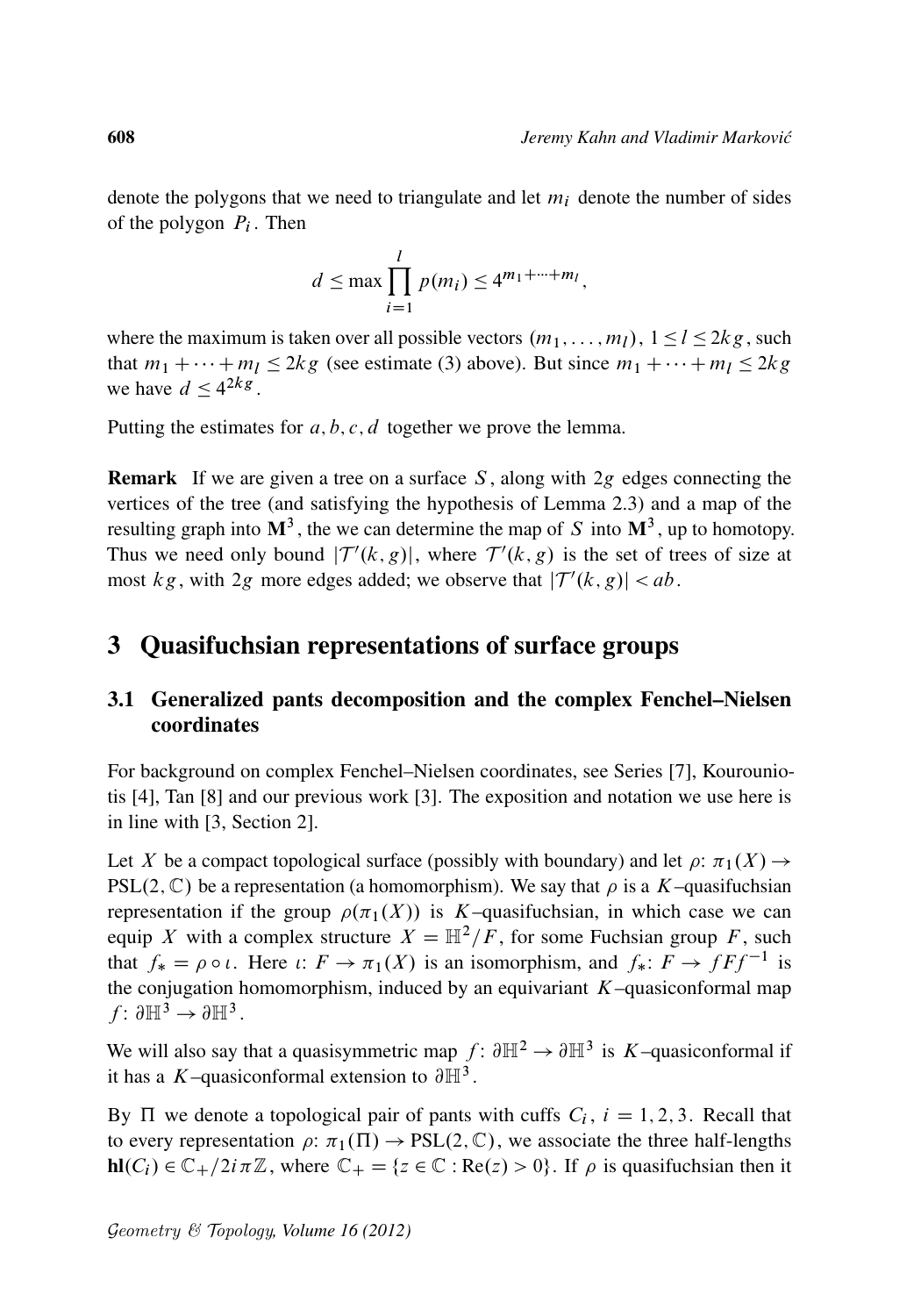is uniquely determined by the half-lengths. The conjugacy class  $[\rho]$  of a quasifuchsian representation  $\rho$  is called a skew pair of pants.

We let  $\Pi$  and  $\Pi'$  denote two pairs of pants and let  $\rho: \pi_1(\Pi) \to PSL(2,\mathbb{C})$  and  $\rho' : \pi_1(\Pi') \to PSL(2, \mathbb{C})$  denote two representations. Suppose that for some  $c_1 \in$  $\pi_1(\Pi)$  and  $c'_1$  $C_1' \in \pi_1(\Pi')$ , that belong to the conjugacy classes of  $C_1$  and  $C_1'$  $\frac{1}{1}$  respectively, we have  $\rho(c_1) = \rho'(c_1')$  $I_1$ ), and  $\mathbf{hl}(C_1) = \mathbf{hl}(C_1)$  $S'_1$ ). By  $s(C) \in \mathbb{C}/(\mathbf{hl}(C)\mathbb{Z} + 2\pi i \mathbb{Z})$  we denote the reduced twist-bend parameter, which measures how the two skew pairs of pants  $[\rho]$  and  $[\rho']$  align together along the axis of the loxodromic transformation  $\rho(c_1) = \rho'(c'_1)$  $'_{1}).$ 

A pair  $(\tilde{\Pi}, \chi)$  is a generalized pair of pants if  $\tilde{\Pi}$  is a compact surface with boundary and  $\chi$  is a finite degree covering map  $\chi: \tilde{\Pi} \to \Pi$ , where  $\Pi$  is a pair of pants. (We will also call  $\tilde{\Pi}$  a generalized pair of pants if  $\chi$  is understood.) By  $\chi_*: \pi_1(\tilde{\Pi}) \to \pi_1(\Pi)$ we denote an induced homomorphism.

**Definition 3.1** Let  $(\tilde{\Pi}, \chi)$  be a generalized pair of pants and

 $\tilde{\rho}$ :  $\pi_1(\tilde{\Pi}) \rightarrow \text{PSL}(2,\mathbb{C})$ 

be a representation. We say that  $\tilde{\rho}$  is admissible with respect to  $\chi$  if it factors through  $\chi_*$ , that is, there exists  $\rho: \pi_1(\Pi) \to \text{PSL}(2,\mathbb{C})$  such that  $\tilde{\rho} = \rho \circ \chi_*$ .

Let  $\tilde{C}_j$ ,  $j = 1, ..., k$ , denote the cuffs (the boundary curves) of the surface  $\tilde{\Pi}$ , and let  $C_1$ ,  $C_2$ ,  $C_3$  continue to denote the cuffs of  $\Pi$ . Then  $\chi$  maps each  $\tilde{C}_i$  onto some  $C_i$ with some degree  $m_j \in \mathbb{N}$ . We say that such a curve  $\tilde{C}_j$  is a degree  $m_j$  curve. For every admissible  $\tilde{\rho}$  we define the half-length  $\mathbf{hl}(\tilde{C}_j)$  as  $\mathbf{hl}(\tilde{C}_j) = \mathbf{hl}(C_i)$ . Let  $\tilde{c}_j \in \pi_1(\tilde{\Pi}^0)$ be in the conjugacy class that corresponds to the cuff  $C_j$ . Then

$$
I(\widetilde{\rho}(c_i)) = 2m_j \text{ hl}(C_i) \text{ (mod}(2\pi i \mathbb{Z})).
$$

Let S be an oriented closed topological surface with a generalized pants decomposition. By this we mean that we are given a collection  $C$  of disjoint simple closed curves on S, such that for every component  $\Pi$  of  $S \setminus C$  there is an associated finite cover  $\chi: \tilde{\Pi} \to \Pi$ . Let

$$
\widetilde{\rho} : \pi_1(S) \to \mathrm{PSL}(2, \mathbb{C})
$$

be a representation. We make the following assumptions on  $\rho$ :

(1) Given a curve  $C \in \mathcal{C}$  there exists two (not necessarily different) generalized pairs of pants  $\tilde{\Pi}_1$  and  $\tilde{\Pi}_2$  that both contain C as a cuff, and that lie on different sides of C. Let  $\chi_1: \tilde{\Pi}_1 \to \Pi_1$  and  $\chi_2: \tilde{\Pi}_2 \to \Pi_2$  be the corresponding finite covers, where  $\Pi_1$  and  $\Pi_2$  are two pairs of pants. We assume that the restrictions of  $\chi_1$ and  $\chi_2$  on the curve C are of the same degree.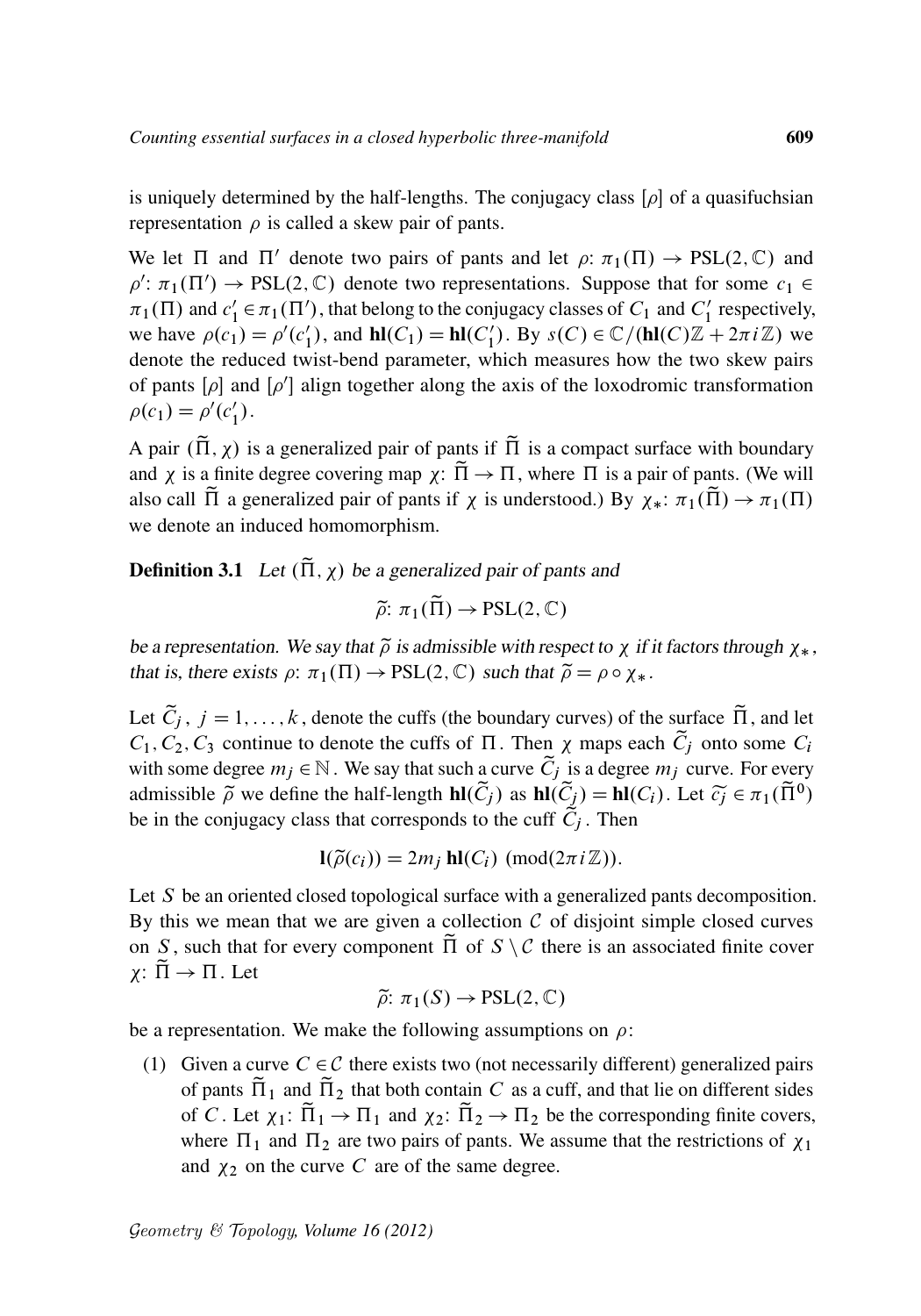- (2) For every generalized pair of pants  $\tilde{\Pi}$  from the above decomposition of S, the restriction  $\rho: \pi_1(\tilde{\Pi}) \to \text{PSL}(2,\mathbb{C})$  is admissible with respect to the covering map  $\chi: \tilde{\Pi} \to \Pi$  (in the sense of Definition 3.1).
- (3) For every  $C \in \mathcal{C}$ , the half-lengths of C coming from the representations  $\rho: \pi_1(\tilde{\Pi}_1) \to \text{PSL}(2, \mathbb{C})$  and  $\rho: \pi_1(\tilde{\Pi}_2) \to \text{PSL}(2, \mathbb{C})$  are one and the same.

Continuing with the above notation, let  $C_i \subset \Pi_i$  denote the cuff such that  $\chi_i(C) = C_i$ . Let  $\rho_i: \pi_1(\Pi_i) \to \text{PSL}(2, \mathbb{C}), i = 1, 2$ , be the representations such that the restriction of  $\rho$  to  $\pi_1(\tilde{\Pi}_i)$  is equal to  $\rho_i \circ (\chi_i)_*$ . We define the reduced twist bend parameter  $s(C)$ associated to  $\rho$  to be equal to the reduced twist-bend parameter for the representations  $\rho_1$  and  $\rho_2$ .

So given a closed surface S with a generalized pants decomposition  $C$ , and a representation  $\rho: \pi_1(S) \to PSL(2, \mathbb{C})$ , we have defined the parameters  $\textbf{hl}(C) \in \mathbb{C}_+ / 2k\pi\mathbb{Z}$ and  $s(C) \in \mathbb{C}/(\mathbf{hl}(C)\mathbb{Z} + 2\pi i\mathbb{Z})$ . The collection of pairs  $(\mathbf{hl}(C), s(C))$ ,  $C \in \mathcal{C}$ , is called the reduced Fenchel–Nielsen coordinates. We observe that a representation  $\rho: \pi_1(S) \to PSL(2, \mathbb{C})$  is Fuchsian if and only if all the coordinates  $(hI(C), s(C))$  are real. This is well known (see [3]) when C is a pants decomposition. The same is true when  $C$  is a generalized pants decomposition. This follows directly from Definition 3.1 and the above three conditions we impose on  $\rho$ .

The following elementary proposition (see [3]) states that although a representation  $\rho: \pi_1(S) \to \text{PSL}(2, \mathbb{C})$  is not uniquely determined by its reduced Fenchel–Nielsen coordinates, it can be in a unique way embedded in a holomorphic family of representations (uniquely means that there is a unique holomorphic family of representations such that  $\rho$  can embedded in this family as described in the following lemma).

Proposition 3.1 Fix a closed topological surface S with a generalized pants decomposition C. Let  $z \in \mathbb{C}_+^{\mathcal{C}}$  and  $w \in \mathbb{C}^{\mathcal{C}}$  denote complex parameters. Then there exists a holomorphic (in  $(z, w)$ ) family of representations

$$
\rho_{z,w} \colon \pi_1(S) \to \mathrm{PSL}(2,\mathbb{C}),
$$

such that  $\text{hl}(C) = z(C) \pmod{2\pi i \mathbb{Z}}$  and  $s(C) = w(C) \pmod{\text{hl}(C)\mathbb{Z} + 2\pi i \mathbb{Z}}$ . Moreover, for any  $(z_0, w_0) \in \mathbb{C}_+^{\mathcal{C}} \times \mathbb{C}^{\mathcal{C}}$ , the family of representations  $\rho_{z,w}$  is uniquely determined by the representation  $\rho_{z_0,w_0}$ .

The representation  $\rho_{z,w}$  is Fuchsian if and only if both z and w are real, that is  $z \in \mathbb{R}^{\mathcal{C}}_+$ and  $w \in \mathbb{R}^{\mathcal{C}}$ . In this case the group  $\rho_{z,w}(\pi_1(S))$  is of course discrete. Moreover, in [4] it has been proved that all quasifuchsian representations (up to conjugation in PSL(2, C)) of  $\pi_1(S)$  correspond to some neighborhood of the set  $\mathbb{R}_+^{\mathcal{C}}$  and  $\mathbb{R}^{\mathcal{C}}$ . But in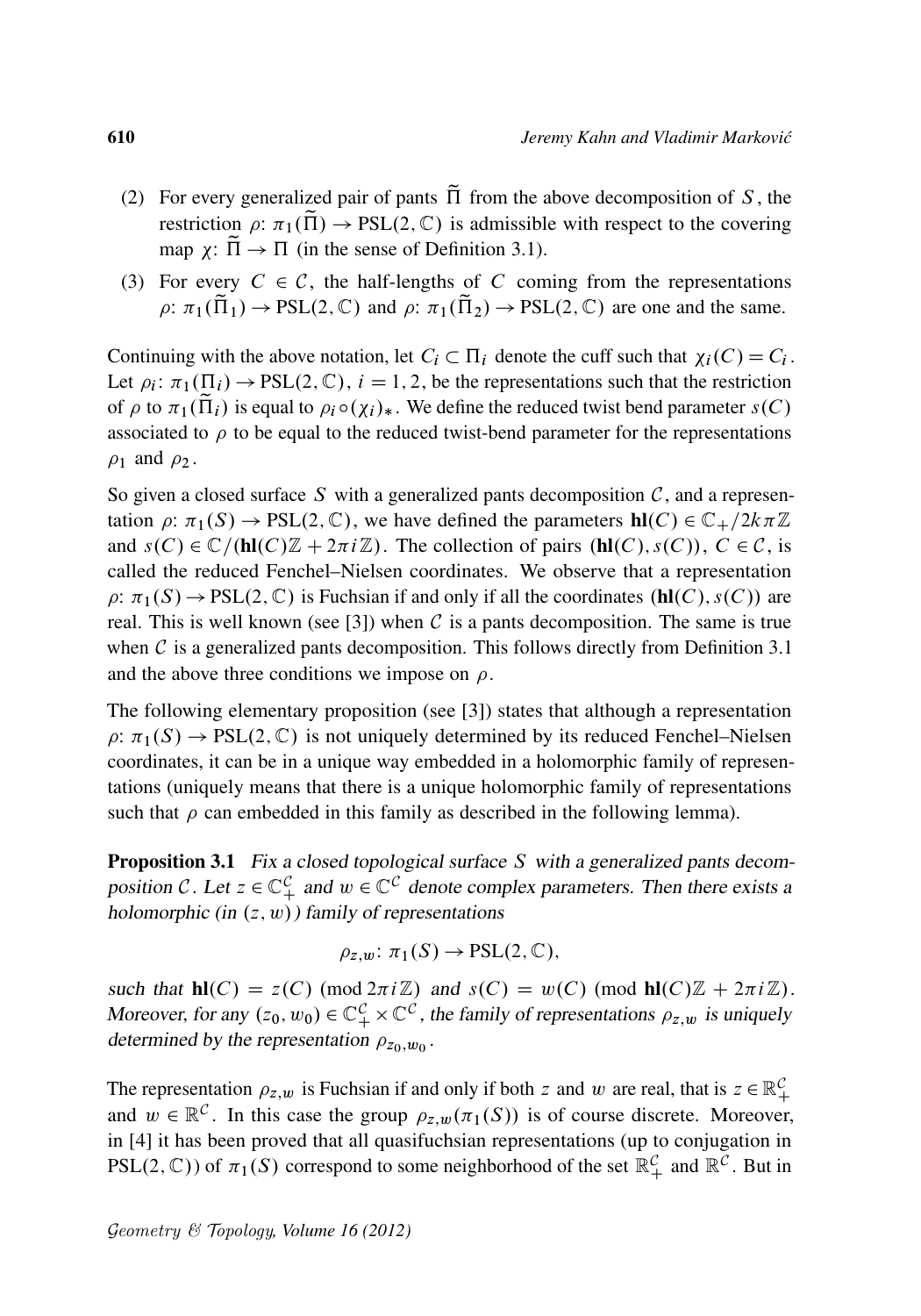general, little is known for which choice of parameters z, w the group  $\rho_{z,w}(\pi_1(S))$  will be discrete. In the next subsection we prove the following result in this direction. Start with a nearly Fuchsian group  $G < PSL(2, \mathbb{C})$ . We obtain a new group  $G_1 < PSL(2, \mathbb{C})$ from G by bending (by some definite angles) along some sparse equivariant collection of geodesics whose endpoints are in the limit set of G. Then the new group  $G_1$  is also quasifuchsian (although it is not nearly Fuchsian anymore).

### 3.2 Small deformations of a sparsely bent pleated surface

We let S continue to denote a closed surface with a generalized pants decomposition  $C$ , and we fix a holomorphic family of representations  $\rho_{z,w}$  as in Proposition 3.1. We set  $G(z, w) = \rho_{z,w}(\pi_1(S)).$ 

Let  $C_0 \subset C$  denote a subcollection of curves. For  $z \in \mathbb{R}_+^C$  and  $w \in \mathbb{R}^C$ , we let  $S_{z,w}$ denote the Riemann surface isomorphic to  $\mathbb{H}^2/G(z,w)$ , and on  $S_{z,w}$  we identify the curves from C with the corresponding geodesics representatives. By  $\mathcal{K}(S_{z,w})$ we denote the largest number so that the collection of collars (of width  $\mathcal{K}(S_{z,w})$ ) around the curves from  $C_0$  is disjoint on  $S_{z,w}$ . For each  $C \in C_0$ , we choose a number  $-(3/4)\pi < \theta_C < (3/4)\pi$  (for each curve  $C \in (\mathcal{C} \setminus \mathcal{C}_0)$  we set  $\theta_C = 0$ ).

The purpose of this subsection is to prove the following theorem.

**Theorem 3.1** There exist constants  $K > 1$  and  $D > 0$  such that the following holds. Let  $z_0 \in \mathbb{R}_+^{\mathcal{C}}$  and  $w_0 \in \mathbb{R}^{\mathcal{C}}$ , and  $z_1 \in \mathbb{C}_+^{\mathcal{C}}$  and  $w_1 \in \mathbb{C}^{\mathcal{C}}$  be such that the representation  $\rho = \rho_{z_1,w_1} \circ \rho_{z_0,w_0}^{-1}$ :  $G(z_0,w_0) \to G(z_1,w_1)$ , is K-quasifuchsian. Set  $z_2 = z_1$  and  $w_2 = w_1 + i\theta_C$ . If  $\mathcal{K}(S_{z_0,w_0}) \ge D$ , then the representation  $\rho_{z_2,w_2}$ :  $\pi_1(S) \to \text{PSL}(2,\mathbb{C})$  is  $K_1$ -quasifuchsian, where  $K_1$  depends only on K and D.

The following lemma is elementary.

**Lemma 3.1** Let  $0 \le \theta_0 < \pi$  and  $B_0 \ge 1$ . There exist constants  $L(\theta_0, B_0) > 0$  and  $D(\theta_0, B_0) > 0$  such that the following holds. Let  $I \subset \mathbb{R}$  be an interval that is partitioned into intervals  $I_i$ ,  $j = 1, ..., k$ . Let  $\psi: I \to \mathbb{H}^3$  be a continuous map, such that  $\psi$ maps each  $I_i$  onto a geodesic segment and the restriction of  $\psi$  on  $I_i$  is  $B_0$ -bilipschitz. Assume in addition that the bending angle between two consecutive geodesic intervals  $\psi(I_i)$  and  $\psi(I_{i+1})$  is at most  $\theta_0$ . If the length of every  $I_i$  is at least  $D(\theta_0, B_0)$  then  $\psi$  is  $L(\theta_0, B_0)$ –bilipschitz.

Let  $\psi: I \to \mathbb{H}^3$  be a  $C^1$  map, where  $I \subset \mathbb{R}$  is a closed interval. For  $x \in I$  let  $v(x) \in T<sup>1</sup>I$  denote the unit vector that points toward  $+\infty$ . Let  $\delta > 0$ . We say that the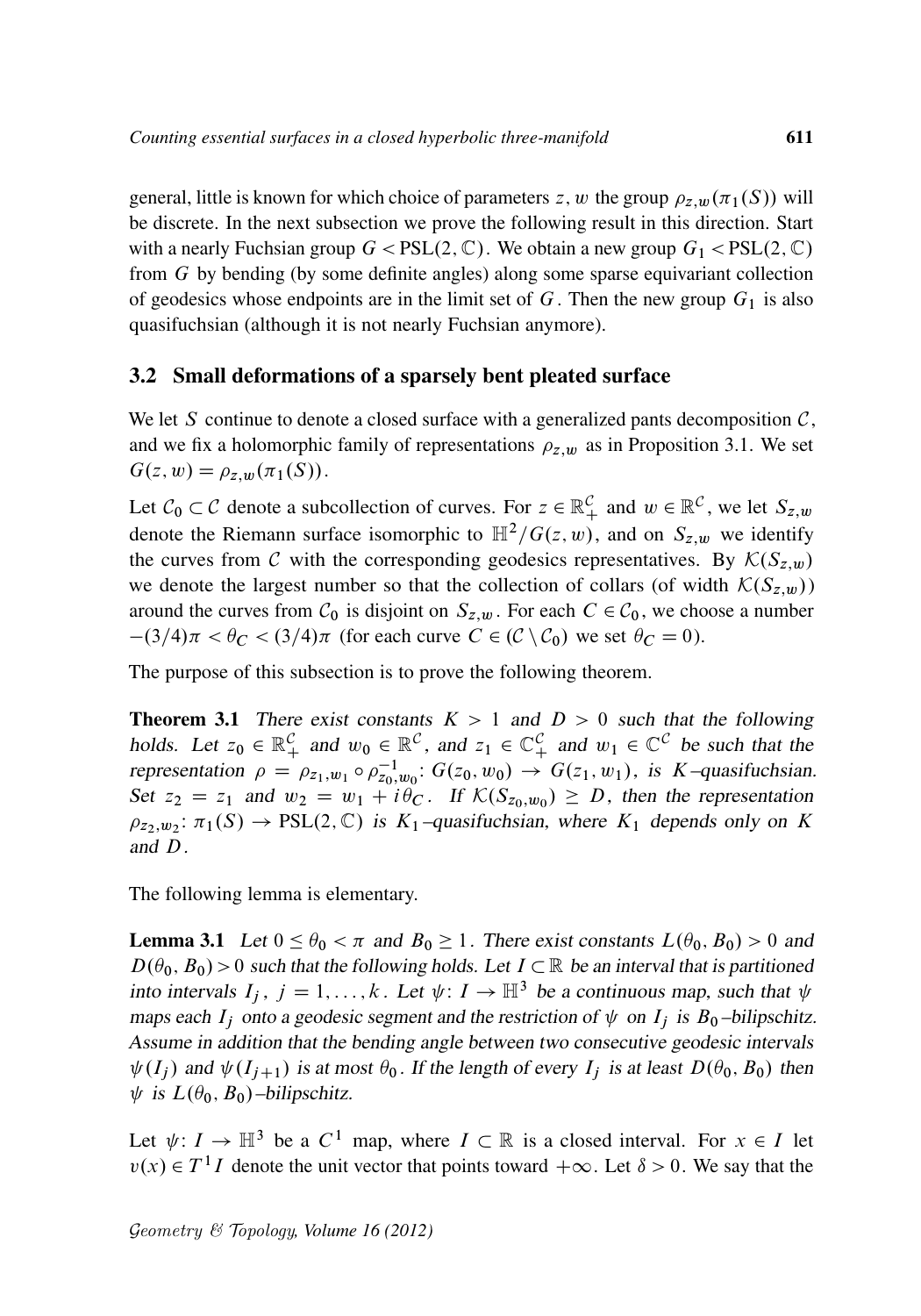map  $\psi$  is  $\delta$ –nearly geodesic if for every  $x, y \in I$  such that  $x < y \le x + 1$ , we have that the angle between the vector  $\psi_*(v(x))$  and the oriented geodesic segment from  $\psi(x)$  to  $\psi(y)$  is at most  $\delta$ .

Clearly, every 0–nearly geodesic map is an isometry, and a sequence of normalized  $\delta_n$ -nearly geodesic maps converges (uniformly on compact sets) in the  $C^1$  sense to an isometry, when  $\delta_n \to 0$ . The following lemma is a generalization of the previous one.

**Lemma 3.2** There exist universal constants  $L, D, \delta > 0$ , such that the following holds. Suppose that I is partitioned into intervals  $I_i$ ,  $j = 1, ..., k$ , and let  $\psi: I \to \mathbb{H}^3$  be a continuous map, whose restriction on every closed subinterval  $I_j$  is  $C^1$  and  $\delta$ -nearly geodesic. Assume that the bending angle between two consecutive curves  $\psi(I_i)$  and  $\psi(I_{j+1})$  is at most 3 $\pi/4$  (by the bending angle between two C<sup>1</sup> curves we mean the appropriate angle determined by the two tangent vectors at the point where the two curves meet). If the length of every  $I_i$  is at least D then  $\psi$  is L–bilipschitz.

**Proof** Choose any two numbers  $3\pi/4 < \theta_0 < \pi$  and  $B_0 > 1$ . Assuming that  $D > 1$  $D(\theta_0, B_0)$  we can partition each  $I_i$  into subintervals of length between  $D(\theta_0, B_0)$ and  $2D(\theta_0, B_0)$ . Replacing each  $I_i$  with these new intervals we obtain the new partition of I into intervals  $J_i$ , where each  $J_i$  has the length between  $D(\theta_0, B_0)$ and  $2D(\theta_0, B_0)$ . Let  $\phi: I \to \mathbb{H}^3$  be the continuous map that agrees with  $\psi$  at the endpoints of all intervals  $J_i$ , and such that the restriction of  $\phi$  to each  $J_i$  maps  $J_i$ onto a geodesic segment in  $\mathbb{H}^3$ , and is affine (the map  $\phi$  either stretches or contracts distances by a constant factor on a given  $J_i$ ).

Next, since we have the upper bound  $2D(\theta_0, B_0)$  on the length of each interval  $J_i$ , we can choose  $\delta > 0$  small enough such that the bending angle between two consecutive geodesic segments  $\phi(J_i)$  and  $\phi(J_{i+1})$  is at most  $\theta_0$ . Also, by choosing  $\delta$  small we can arrange that the map  $\phi \circ \psi^{-1}$  is 2-bilipschitz (the same statement holds if we replace 2 by any other number greater than 1). By the previous lemma the map  $\phi$  is  $L(\theta_0, B_0)$ – bilipschitz. Then the map  $\psi$  is  $2L(\theta_0, B_0)$ –bilipschitz. We take  $L = 2L(\theta_0, B_0)$ , and  $D = 2D(\theta_0, B_0)$ , and the lemma is proved.  $\Box$ 

We are now ready to prove Theorem 3.1.

**Proof** Recall that  $f: \partial \mathbb{H}^2 \to \partial \mathbb{H}^3$  is a K-quasiconformal map that conjugates  $G(z_0, w_0)$  to  $G(z_1, w_1)$ . Let  $\tilde{f}: \mathbb{H}^2 \to \mathbb{H}^3$  denote the Douady–Earle extension of f.

Remark Usually the Douady–Earle extension refers to the barycentric extensions of a homeomorphism  $f: \partial S^1 \to \partial S^1$  (see [2]). In the same paper (see [2, Section 11])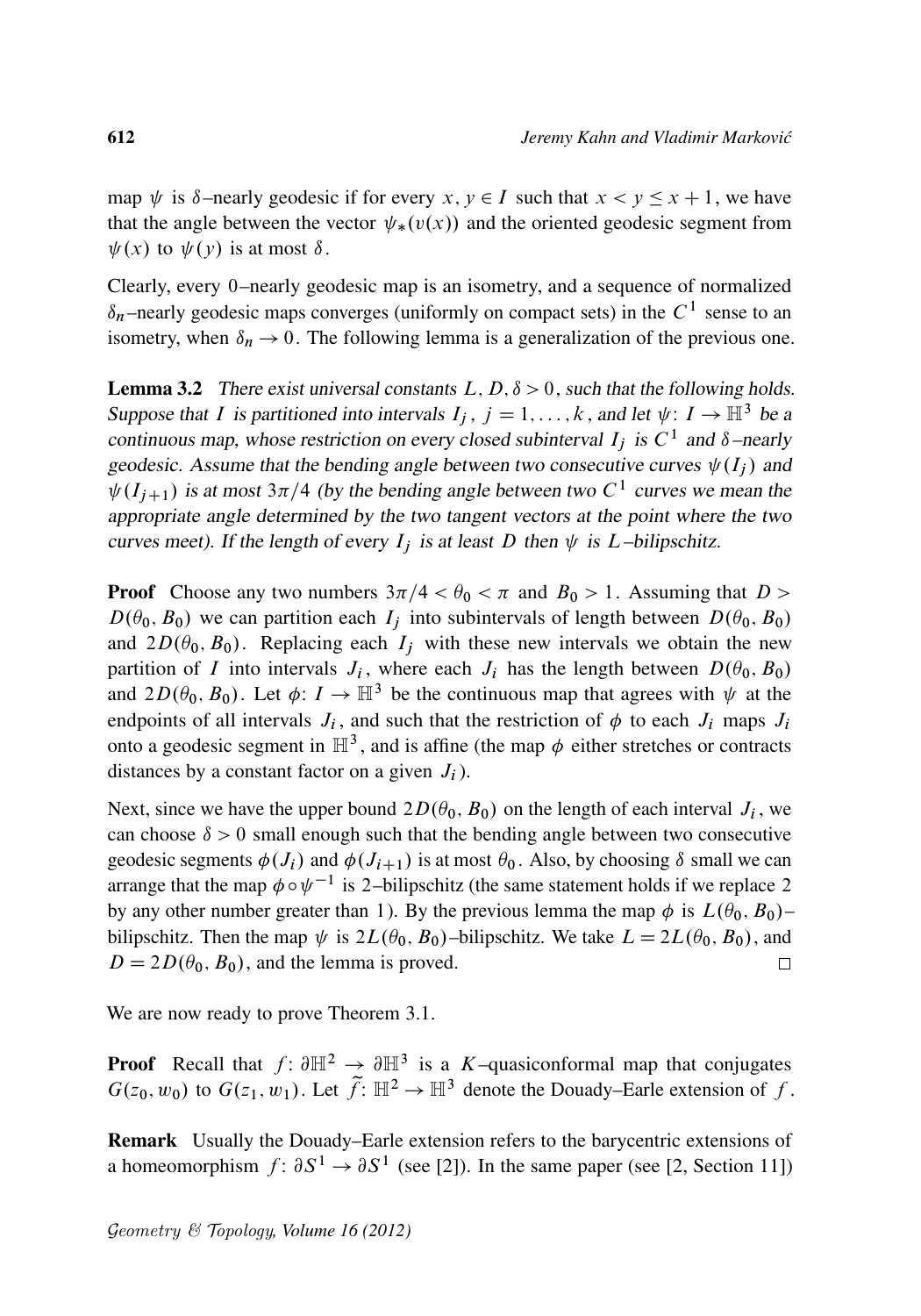Douady and Earle have shown that in a similar vein one defines the barycentric extension of any homeomorphism  $f: \partial S^k \to \partial S^k$ , for any  $k > 0$ . Similarly one can define the barycentric extension  $\widetilde{f}$ :  $\mathbb{H}^m \to \mathbb{H}^n$  of any continuous map  $f: \partial S^{m-1} \to \partial S^{n-1}$ . Alternatively, given a K-quasiconformal map  $f: \partial \mathbb{H}^2 \to \partial \mathbb{H}^3$  we first extend f to an equivariant K–quasiconformal map  $\overline{f}$ :  $\partial \mathbb{H}^3 \to \partial \mathbb{H}^3$  and then take the corresponding Douady–Earle extension of  $\tilde{f}$ :  $\mathbb{H}^3 \to \mathbb{H}^3$  of  $\bar{f}$  (as defined by Douady and Earle [2]). The restriction of  $\tilde{f}$  to  $\mathbb{H}^2$  is also called  $\tilde{f}$ .

Then  $\tilde{f}$  is  $\delta$ –nearly geodesic (this means that the restriction of  $\tilde{f}$  to every geodesic segment is  $\delta$ –nearly geodesic in the sense of the above definition) for some  $\delta = \delta(K)$ , and  $\delta(K) \to 0$ , when  $K \to 1$ .

If we assume that  $\mathcal{K}(S_{z_0,w_0})$  is large enough, by adjusting  $\widetilde{f}$ , we can arrange that  $\widetilde{f}$  is then  $C^{\infty}$  mapping that maps the geodesics in  $\mathbb{H}^2$  that are lifts of the geodesics from  $C_0$ onto the corresponding geodesics in  $\mathbb{H}^3$ , and ensure that  $\tilde{f}$  is  $2\delta$ –nearly geodesic. Moreover, we can arrange that  $\tilde{f}$  is conformal at every point of every geodesic  $\gamma$  that is a lift of a curve from  $C_0$ .

We construct the map  $\tilde{g} \colon \mathbb{H}^2 \to \mathbb{H}^3$  that conjugates  $G(z_0, w_0)$  to  $G(z_2, w_2)$  as follows. Let M be a component of the set  $S_{z_0,w_0} \setminus C_0$ , and let  $\widetilde{M} \subset \mathbb{H}^2$  denote its universal cover, that is,  $\widetilde{M}$  is an ideal polygon with infinitely many sides in  $\mathbb{H}^2$ , whose sides are lifts of the geodesics from  $C_0$  that bound M. We set  $\tilde{g} = \tilde{f}$  on  $\tilde{M}$ .

Let  $\widetilde{M}_1 \subset \mathbb{H}^2$  be the universal cover of some other component  $M_1$  of the set  $S_{z_0,w_0} \setminus C_0$ . Let  $\gamma$  denote a lift of a geodesic  $C \in C_0$ , and assume that the polygons  $\widetilde{M}$  and  $\widetilde{M}_1$ are glued to each other along  $\gamma$  (that is, C is in the boundary of both M and  $M_1$ ). Let  $R(\theta_C) \in \text{PSL}(2, \mathbb{C})$ , denote the rotation about  $\tilde{g}(\gamma)$  for the angle  $\theta_C$ . We define  $\tilde{g}$ on  $\widetilde{M}_1$  by letting  $\widetilde{g} = R(\theta_C) \circ \widetilde{f}$ . We then define  $\widetilde{g}$  inductively on the rest of  $\mathbb{H}^2$ .

Clearly  $\tilde{g}$  conjugates  $G(z_0, w_0)$  to  $G(z_2, w_2)$ . Let  $x \in \gamma$ , and  $v(x)$  a nonzero vector that is orthogonal to  $\gamma$ . Since  $|\theta_C| \leq (3/4)\pi$ , and since  $\tilde{f}$  is differentiable at x, it follows that the bending angle between the vectors  $\tilde{g}_*(v(x))$  and  $\tilde{g}_*(-v(x))$  is at most  $(3/4)\pi$ . If  $u(x)$  is any other vector at x, since f is conformal at x, it follows that the bending angle between the vectors  $\tilde{g}_*(u(x))$  and  $\tilde{g}_*(-u(x))$  is at most as big as the bending angle between the vectors  $\tilde{g}_*(v(x))$  and  $\tilde{g}_*(-v(x))$ . Therefore, the restriction of the map  $\tilde{g}$  on every geodesic segment satisfies the assumptions of Lemma 3.2. It follows that  $\hat{g}$  is L–bilipschitz, where L depends only on K and D. Therefore the representation  $\rho_{z_2,w_2}$ :  $\pi_1(S) \to \text{PSL}(2,\mathbb{C})$  is  $K_1$ -quasifuchsian, where  $K_1$  depends only on K and D.  $\Box$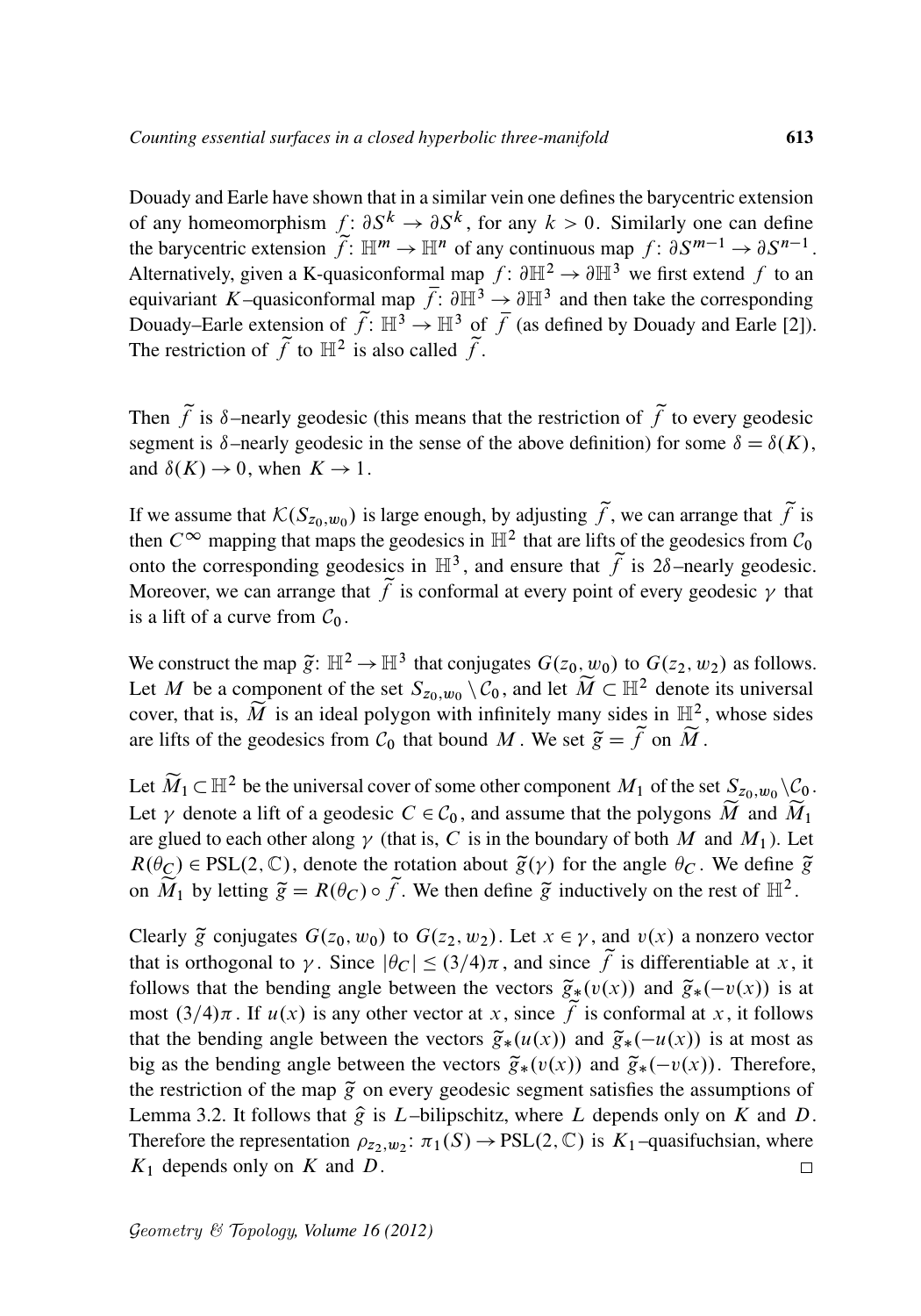#### 3.3 Convex hulls and pleated surfaces

In this subsection we digress from the notions of generalized pants decompositions and Fenchel–Nielsen coordinates, to prove a preliminary lemma about hyperbolic convex hulls of quasicircles.

Let  $\lambda$  be a discrete geodesic lamination in  $\mathbb{H}^2$ , and let  $\mathcal{K}(\lambda)$  denote the largest number such that for every small  $\epsilon > 0$ , the collection of collars (crescent in  $\mathbb{H}^2$ ) of width  $\mathcal{K}(\lambda) - \epsilon$  around the leafs of  $\lambda$  is disjoint in  $\mathbb{H}^2$ . Let  $\mu$  denote a real valued measure on  $\lambda$ . By  $\iota_{\lambda,\mu} = \iota$ :  $\mathbb{H}^2 \to \mathbb{H}^3$ , we denote the corresponding pleating map. As usual, by  $\iota(\lambda)$  we denote the collection of geodesics in  $\mathbb{H}^3$  that are images of geodesics from  $\lambda$  under  $\iota$ . If the map  $\iota$  is  $L$ –bilipschitz then  $\iota$  extends continuously to a  $K$ – quasiconformal map  $f: \partial \mathbb{H}^2 \to \partial \mathbb{H}^3$ , for some  $K = K(L)$ . In this case, let  $W \subset \mathbb{H}^3$ denote the convex hull of the quasicircle  $\iota(\partial \mathbb{H}^2)$ . The convex hull W has two boundary components which we denote by  $\partial_1 W$  and  $\partial_2 W$ . We prove the following lemma.

**Lemma 3.3** There exist universal constants  $C_1$ ,  $\delta_1 > 0$ , with the following properties. Assume that  $K(\lambda) > C_1$ , and that  $\pi/4 \leq |\mu(l)| \leq 3\pi/4$ , for every  $l \in \lambda$ . Then for every geodesic  $\gamma \subset W$  the following holds:

(1) If  $\gamma \in \iota(\lambda)$ , then for every point  $p \in \gamma$ , the inequality

$$
\max_{i=1,2} d(p, \partial_i W) > \delta_1
$$

holds.

(2) If  $\gamma$  does not belong to  $\iota(\lambda)$ , then for some point  $p \in \gamma$ , the inequality  $\max_{i=1,2} d(p, \partial_i W) < \delta_1/3$  holds.

Compare this lemma with [5, Lemma 4.2].

**Proof** It follows from Lemma 3.1 that for  $C_1$  large enough, the pleating map  $\iota$  is L-bilipschitz for some universal constant  $L > 1$ . Observe that  $\iota(\mathbb{H}^2) \subset W$ . Moreover, there is a constant  $M_0 > 0$ , that depends only on L, such that for every  $p \in W$  we have  $d(p, \iota(\mathbb{H}^2)) < M_0$ 

We choose  $\delta_1 > 0$  as follows. Let  $P_0$  be the pleated surface in  $\mathbb{H}^3$  that has a single bending line  $\gamma_0$ , and with the bending angle equal to  $\pi/4$ . Then  $P_0$  is bounded by a quasicircle at  $\partial \mathbb{H}^3$ . Denote by  $W_0$  the convex hull of this quasicircle and let  $\partial_i(W_0)$ ,  $i = 1, 2$ , denote the two boundary components of  $W_0$ . Then there exists  $\delta_1 > 0$  such that for every point  $p \in \gamma_0$ , we have  $\max_{i=1,2} d(p, \partial_i W_0) > 2\delta_1$ . Observe that  $\gamma_0$ belongs to exactly one of the convex hull boundaries  $\partial_1 W_0$  and  $\partial_2 W_0$ , so one of the numbers  $d(p, \partial_1 W_0)$  and  $d(p, \partial_2 W_0)$  is zero and the other one is larger than  $2\delta_1$ .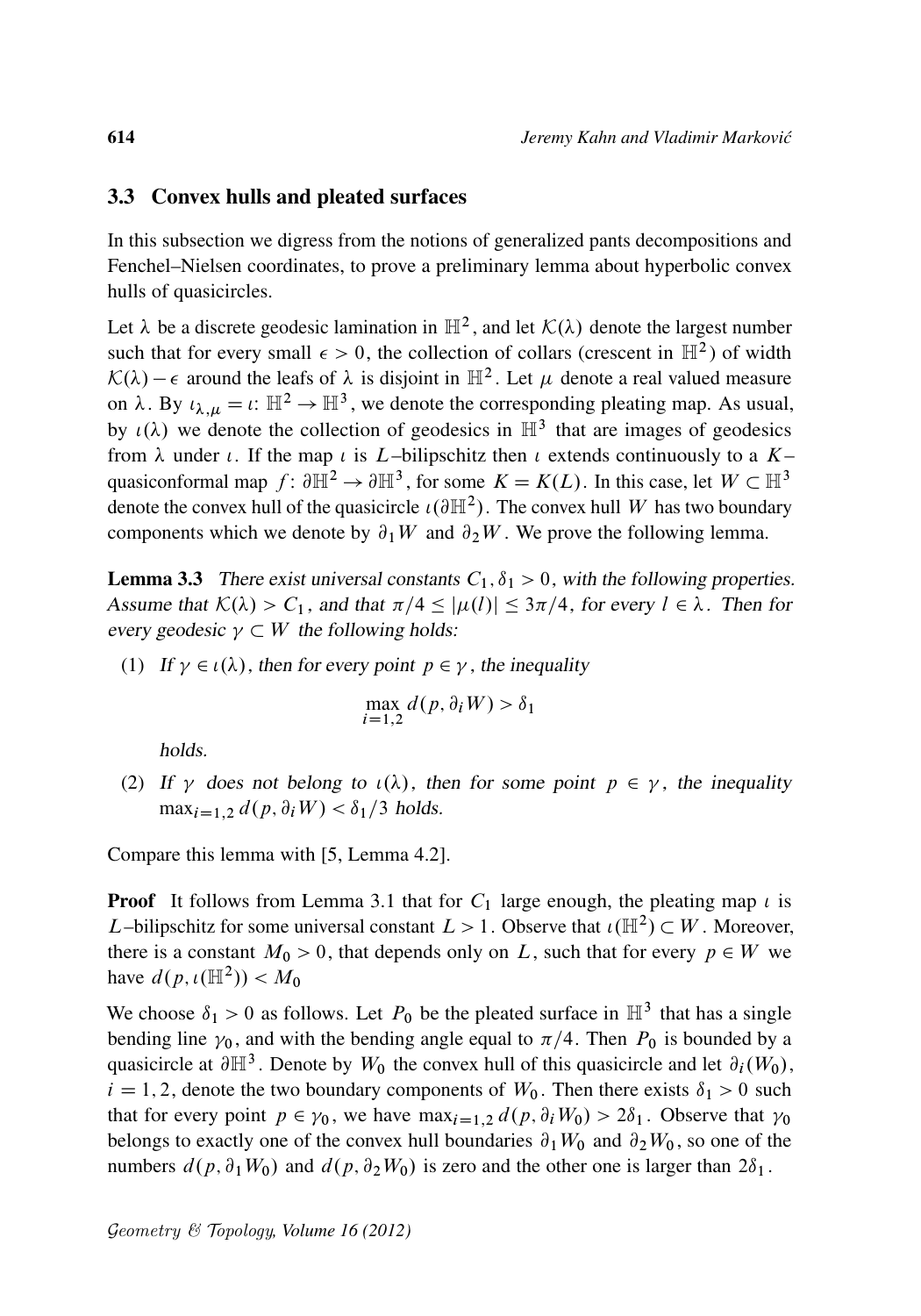Assume that the first statement of the lemma is false. Then there exists a sequence of measured laminations  $(\lambda_n, \mu_n)$  with the property  $\mathcal{K}(\lambda_n) \to \infty$ , and there are geodesics  $l_n \in \lambda_n$ , and points  $p_n \in \gamma_n = \iota_n(l_n)$ , such that the inequality

(4) 
$$
\max_{i=1,2} d(p_n, \partial_i W_n) \leq \delta_1,
$$

holds. We may assume that  $p_n = p$ , and  $\gamma_n = \gamma$ , for every *n*, where *p* and  $\gamma$  are fixed. Since  $\iota_n$  is *L*–bilipschitz, after passing to a subsequence if necessary, the sequence  $\iota_n$ converges (uniformly on compact sets) to a pleating map  $t_{\infty}$ . The pleating map  $t_{\infty}$ corresponds to the pleating surface  $P_{\infty}$ , that has a single bending line  $\gamma_{\infty}$ , with the bending angle at least  $\pi/4$ . Then  $W_n$  converges to  $W_\infty$  uniformly on compact sets in  $\mathbb{H}^3$ , where  $W_{\infty}$  is the convex hull of the quasicircle that bounds  $P_{\infty}$ . It follows that  $d(p_n, \partial_i W_n) \to d(p, \partial_i W_\infty)$ . We may assume that  $\gamma_\infty = \gamma_0$ , where  $\gamma_0$  is the bending line of the pleated surface  $P_0$  defined above. Then we have  $\max_{i=1,2} d(p, \partial_i W_{\infty}) \geq$  $\max_{i=1,2} d(p, \partial_i W_0) > 2\delta_1$ . But this contradicts (4).

We now prove the second statement of the lemma. Let  $\gamma$  be a geodesic in W that is not in  $\iota(\lambda)$ . Then we can find a point  $p \in \gamma$ , such that  $d(p, \iota(\lambda)) > \mathcal{K}(\lambda)$ . Assuming that the second statement is false, we again produce a sequence  $\lambda_n$  with  $\mathcal{K}(\lambda_n) \to \infty$ , and such that for some sequence of geodesics  $\gamma_n \subset W_n$ , that do not belong to  $\iota(\lambda_n)$ , and all the points  $p \in \gamma_n$ , the inequality

(5) 
$$
\max_{i=1,2} d(p, \partial_i W_n) \geq \delta_1/3,
$$

holds for  $n$  large enough. By the previous discussion, there exists a sequence of points  $p_n \in \gamma_n$ , such that  $d(p_n, \iota_n(\lambda_n)) > \mathcal{K}(\lambda_n)$ .

Let  $q_n \in \iota_n(\mathbb{H}^2)$  be points such that  $d(p_n, q_n) < M_0$ , where  $M_0$  is the constant defined at the beginning of the proof. Let  $z_n \in \mathbb{H}^2$ , such that  $q_n = \iota(z_n)$ . We may assume that  $z_n = i \in \mathbb{H}^2$  and  $q_n = q$ , for some point q that we fix. Then  $p_n \to p$ , where  $d(p,q) \leq M_0$ . Moreover, since  $\mathcal{K}(\lambda_n) \to \infty$ , the pleating maps  $\iota(\lambda_n)$  converge to an isometry uniformly on compact sets in  $\mathbb{H}^2$ . In particular, the sequence of convex hulls  $W_n$  converges to a geodesic plane uniformly on compact sets, and therefore  $d(p_n, \partial_i W_n) \rightarrow 0$ . But this contradicts (5), and thus we have completed the proof of the lemma.  $\Box$ 

### 3.4  $(\epsilon, R)$  Skew pants

We let S continue to denote a closed surface with a generalized pants decomposition  $C$ , and we fix a holomorphic representations  $\rho_{z,w}$  as in Proposition 3.1.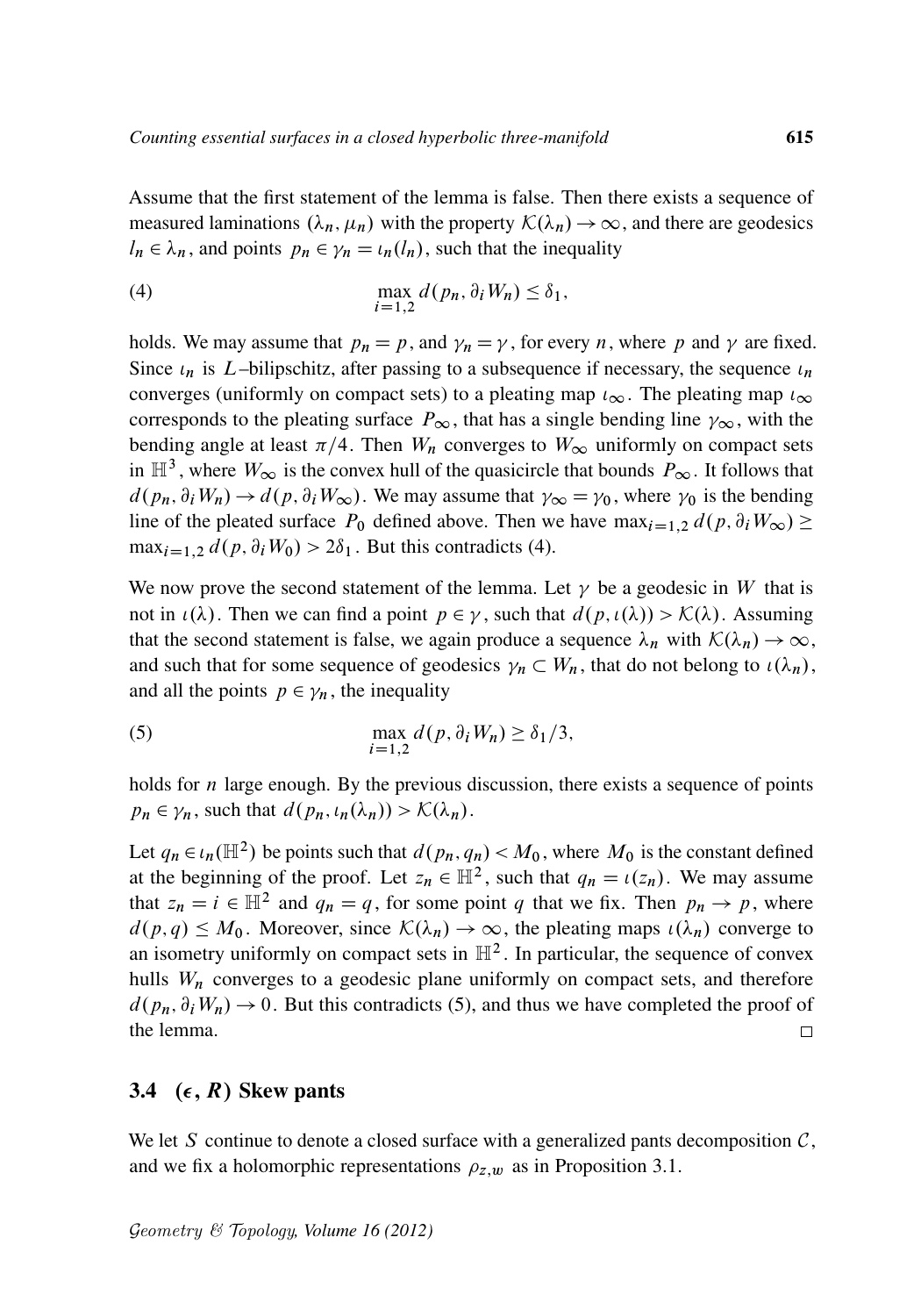Let  $C_0 \subset C$  denote a subcollection of curves, and for each  $C \in C_0$  we choose a number  $-(3/4)\pi < \theta_C < (3/4)\pi$  (for each curve  $C \in (\mathcal{C} \setminus \mathcal{C}_0)$  we set  $\theta_C = 0$ ).

For  $C \in \mathcal{C}$ , let  $\zeta_C$ ,  $\eta_C \in \mathbb{D}$ , where  $\mathbb D$  denotes the unit disc in the complex plane. Let  $\tau \in \mathbb{D}$  denote a complex parameter and let  $t \in \{0, 1\}$ . Fix  $R > 1$ , and let  $z: \mathbb{D} \to \mathbb{C}_+^C$ and  $w: \mathbb{D} \to \mathbb{C}^{\mathcal{C}}$  be the mappings given by

$$
z(C)(\tau) = \frac{R}{2} + \frac{\tau \zeta_C}{2},
$$
  

$$
w(C)(\tau, t) = 1 + it\theta_C + \frac{\tau \eta_C}{R}.
$$

The maps  $z(\tau)$  and  $w(\tau, t)$  are complex linear, and therefore holomorphic in  $\tau$  and t. Therefore the induced family of representations  $\rho_{\tau,t} = \rho_{z(\tau),w(\tau,t)}$  is holomorphic in  $\tau$  and t. Note that  $\rho_{\tau,t}$  depends on R,  $\zeta_C$ ,  $\eta_C$  and  $\theta_C$ , but we suppress this.

The representation  $\rho_{0,0}$  is Fuchsian. Let  $S_0$  denote the Riemann surface isomorphic to the quotient  $\mathbb{H}^2/\rho_{0,0}(\pi_1(S))$  (we also equip  $S_0$  with the corresponding hyperbolic metric). Let  $\mathcal{K}(\rho_{0,0})$  denote the largest number so that the collection of collars (of width  $\mathcal{K}(\rho_{0,0})$  around the curves from  $\mathcal{C}_0$  is disjoint on  $S_0$ .

The representation  $\rho_{0,1}$  is not Fuchsian (unless  $\theta(\mathcal{C}_0) = 0$ ), and the following theorem gives a sufficient condition for it to be quasifuchsian.

We adopt the following notation. Let  $G(\tau, t) = \rho_{\tau,t}(\pi_1(S))$ . If  $G(\tau, t)$  is a quasifuchsian group we let  $f_{\tau,t}$ :  $\partial \mathbb{H}^2 \to \partial \mathbb{H}^3$ , denote the quasiconformal map that conjugates  $G(0,0)$  to  $G(\tau,t)$ . The following theorem is a generalization of [3, Theorem 2.2] (see Theorem 3.4 below). Assuming the above notation, we have:

**Theorem 3.2** There exist universal constants  $\hat{R}, \hat{\epsilon}, M > 0$ , such that the following holds. If  $\mathcal{K}(\rho_{0,0}) > M$ , then for every  $R \geq \hat{R}$  and  $|\tau| < \hat{\epsilon}$ , and any choice of constants  $\eta_C, \zeta_C \in \mathbb{D}$ , and  $-(3/4)\pi < \theta_C < (3/4)\pi$ , for  $C \in \mathcal{C}_0$ , the group  $G(\tau, 1)$ is quasifuchsian and the induced quasiconformal map  $f_{\tau,1} \circ (f_{0,1})^{-1}$  (that conjugates  $G(0, 1)$  to  $G(\tau, 1)$ , is  $K(\tau)$ -quasiconformal, where

$$
K(\tau) = \frac{\hat{\epsilon} + |\tau|}{\hat{\epsilon} - |\tau|}.
$$

Let  $C_0(\tau, t)$  denote the collection of axes of elements of the form  $\rho_{\tau,t}(c)$ , where  $c \in \pi_1(S)$  and c belongs to the conjugacy class of some curve  $C \in C_0$ . Then by definition, the set  $C_0(\tau, t)$  is invariant under the group  $G(\tau, 1)$ . Next, we prove that  $C_0(\tau, 1)$  is invariant under any Möbius transformation from PSL $(2, \mathbb{C})$  that preserves the limit set of  $G(\tau, 1)$ . The following theorem is the main result of this section.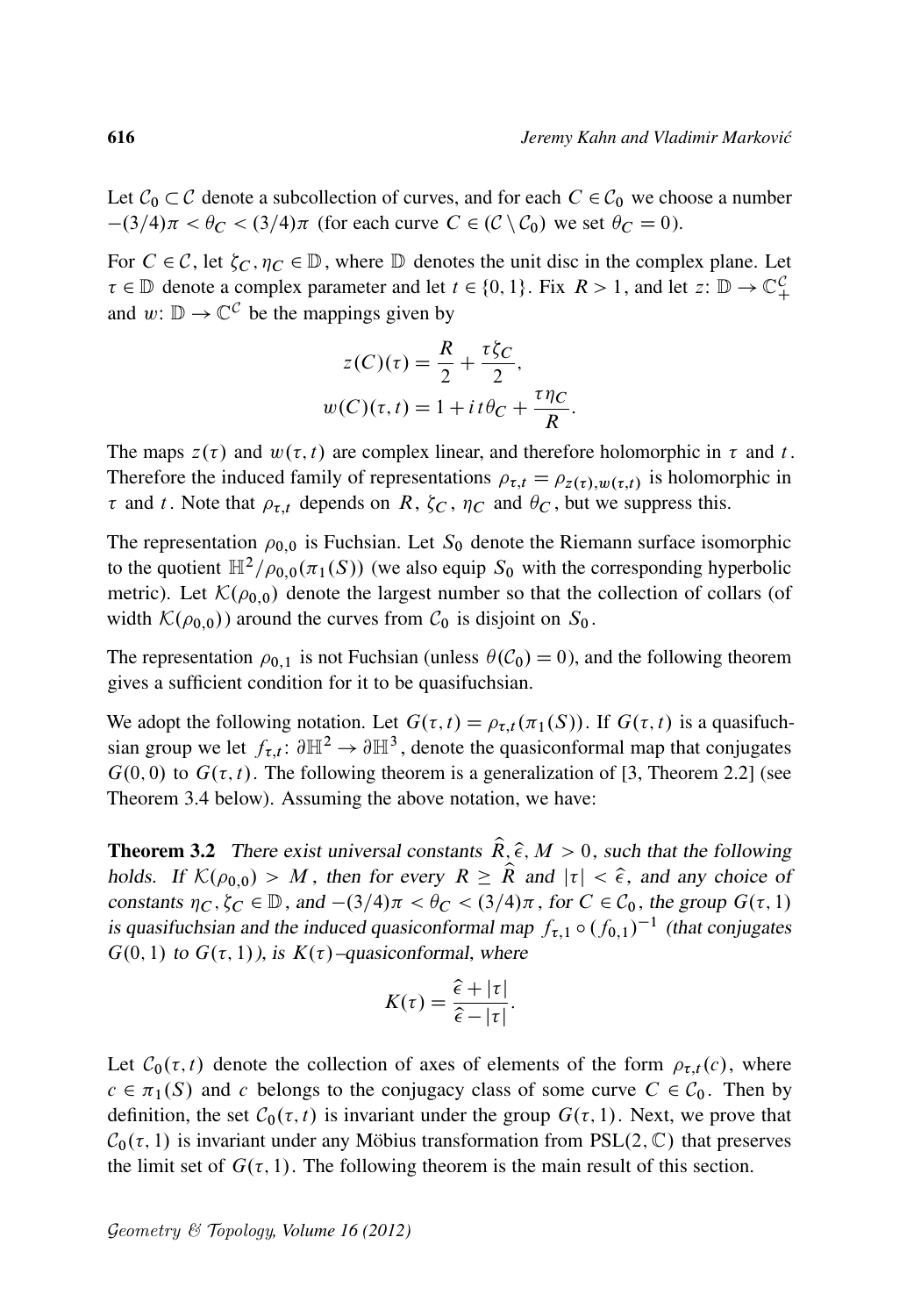**Theorem 3.3** There exist constants  $\hat{\epsilon}_1$ ,  $M_1 > 0$ , with the following properties. Assume that  $\mathcal{K}(\rho_{0,0}) > M_1$  and let  $|\tau| < \hat{\epsilon}_1$ . If  $T \in PSL(2,\mathbb{C})$ , is a Möbius transformation that preserves the limit set of  $G(\tau, 1)$ , then the set of geodesics  $C_0(\tau, 1)$  is invariant under T .

Compare this theorem with [5, Lemma 4.2].

**Proof** Let  $W(\tau, t)$  denote the convex hull of the limit set of  $G(\tau, t)$ . It follows from Lemma 3.3 that for  $\mathcal{K}(\rho_{0,0})$  large enough, the following holds:

(1) For every  $\gamma \in C_0(0, 1)$  and  $p \in \gamma$ , the inequality

$$
\max_{i=1,2} d(p, \partial_i W(0, t)) > \delta_1
$$

holds.

(2) For every  $\gamma \subset W(0, 1)$ , there exists  $p \in \gamma$  such that

$$
\max_{i=1,2} d(p, \partial_i W(0, 1)) < \frac{\delta_1}{2}.
$$

Then by Theorem 3.2 we can choose  $\hat{\epsilon}_1$  small enough so that for  $|\tau| < \hat{\epsilon}_1$ , the constant  $K(\tau)$  (from Theorem 3.2) is close enough to 1, so that the following holds:

(1) For every  $\gamma \in C_0(\tau, 1)$  and  $p \in \gamma$ , the inequality

$$
\max_{i=1,2} d(p, \partial_i W(0, t)) > \frac{4\delta_1}{5}
$$

holds,

(2) For every  $\gamma \subset W(0, 1)$ , there exists  $p \in \gamma$  such that

$$
\max_{i=1,2} d(p, \partial_i W(0, 1)) < \frac{2\delta_1}{3}.
$$

Then any Möbius transformation  $A \in PSL(2, \mathbb{C})$  that preserves  $W(\tau, 1)$  will also preserve the set  $C(\tau, 1)$ . This proves the theorem.  $\Box$ 

#### 3.5 A proof of Theorem 3.2

We need to prove that  $G(\tau, 1)$  is a quasifuchsian group. The last estimate in Theorem 3.2 then follows from the fact that a holomorphic map from the unit disc into the Teichmüller space of a Riemann surface is a contraction with respect to the hyperbolic metric on the unit disc and the Teichmüller metric.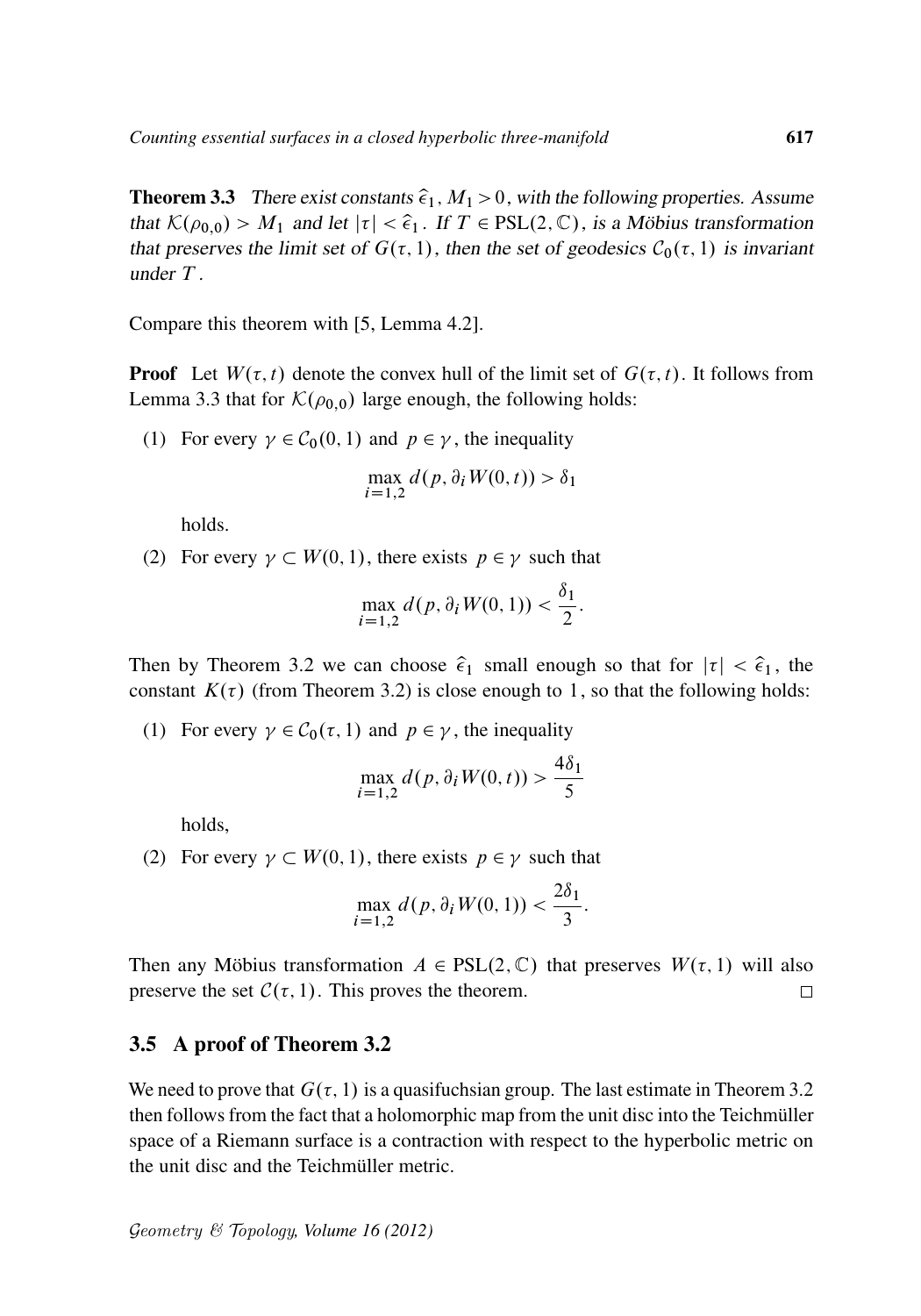**Theorem 3.4** [3, Theorem 2.2] There exist universal constants  $\hat{R}$ ,  $\hat{\epsilon}$ , such that the following holds. For every  $R \geq \hat{R}$  and  $|\tau| < \hat{\epsilon}$ , and any choice of constants  $\eta_C, \zeta_C \in \mathbb{D}$ , the group  $G(\tau, 0)$  is quasifuchsian, and the induced quasiconformal map  $f_{\tau,0}$  that conjugates  $G(0, 0)$  to  $G(\tau, 0)$ , is  $K(\tau)$ -quasiconformal, where

$$
K(\tau) = \frac{\hat{\epsilon} + |\tau|}{\hat{\epsilon} - |\tau|}.
$$

The group  $G(\tau, 1)$  is obtained from the group  $G(\tau, 0)$ , by bending along the lifts of curves  $C \in C_0$ , for the angle  $\theta_C$ . It follows from Theorem 3.1 that the group  $G(\tau, 1)$ is quasifuchsian if  $K(\rho_{0,0}) > C$ , and if the map  $f_{\tau,0}$  is K–quasiconformal, where K is close enough to 1. But it follows from Theorem 3.4 that for  $|\tau|$  small enough this will be the case. This proves Theorem 3.2.

#### 4 The lower bound

#### 4.1 Amalgamating two representations

Let S denote a closed surfaces with generalized pants decompositions  $C$ , and let  $\rho: \pi_1(S) \to PSL(2, \mathbb{C})$  denote an admissible (in sense of Definition 3.1) representation with the reduced Fenchel–Nielsen coordinates satisfying the inequalities

$$
|\mathbf{hl}(C) - \frac{R}{2}| \le \epsilon,
$$
  

$$
|s(C) - 1| \le \frac{\epsilon}{R},
$$

for some  $\epsilon$ ,  $R > 0$ , and  $C \in \mathcal{C}$ . We say that such a representation is  $(\epsilon, R)$ –good.

Let  $M^3$  denote a closed hyperbolic manifold such that  $M^3 = H^3 / \Gamma$  for some Kleinian group  $\Gamma$ . In [3] we proved that one can find many  $(\epsilon, R)$ –good representations  $\rho: \pi_1(S) \to \Gamma$ , for a given  $\epsilon > 0$  and R large enough. Moreover, if  $A \in \Gamma$  has the translation length  $I(A)$  satisfying the inequality  $|I(A) - R| \leq \epsilon/2$ , then we can find such  $\rho$  so that A is in the image of  $\rho$ . From now on we assume that such  $A \in \Gamma$  is primitive, that is  $\Lambda$  is not equal to an integer power of another element of  $\Gamma$ .

In particular, it follows from [3, Section 4] (the statements about the equidistribution of  $(\epsilon, R)$ –good pairs of skew pants around a given closed curve in  $\mathbf{M}^3$  whose length is  $\epsilon$  close to R) that we can find two  $(\epsilon, R)$ –good representations  $\rho(i): \pi_1(S(i)) \to \Gamma$ ,  $i = 1, 2$ , where  $S(1)$  and  $S(2)$  are two closed surfaces with pants decompositions  $C(i)$ , and two pairs of pants  $\Pi_i^+$  and  $\Pi_i^-$  with the following properties: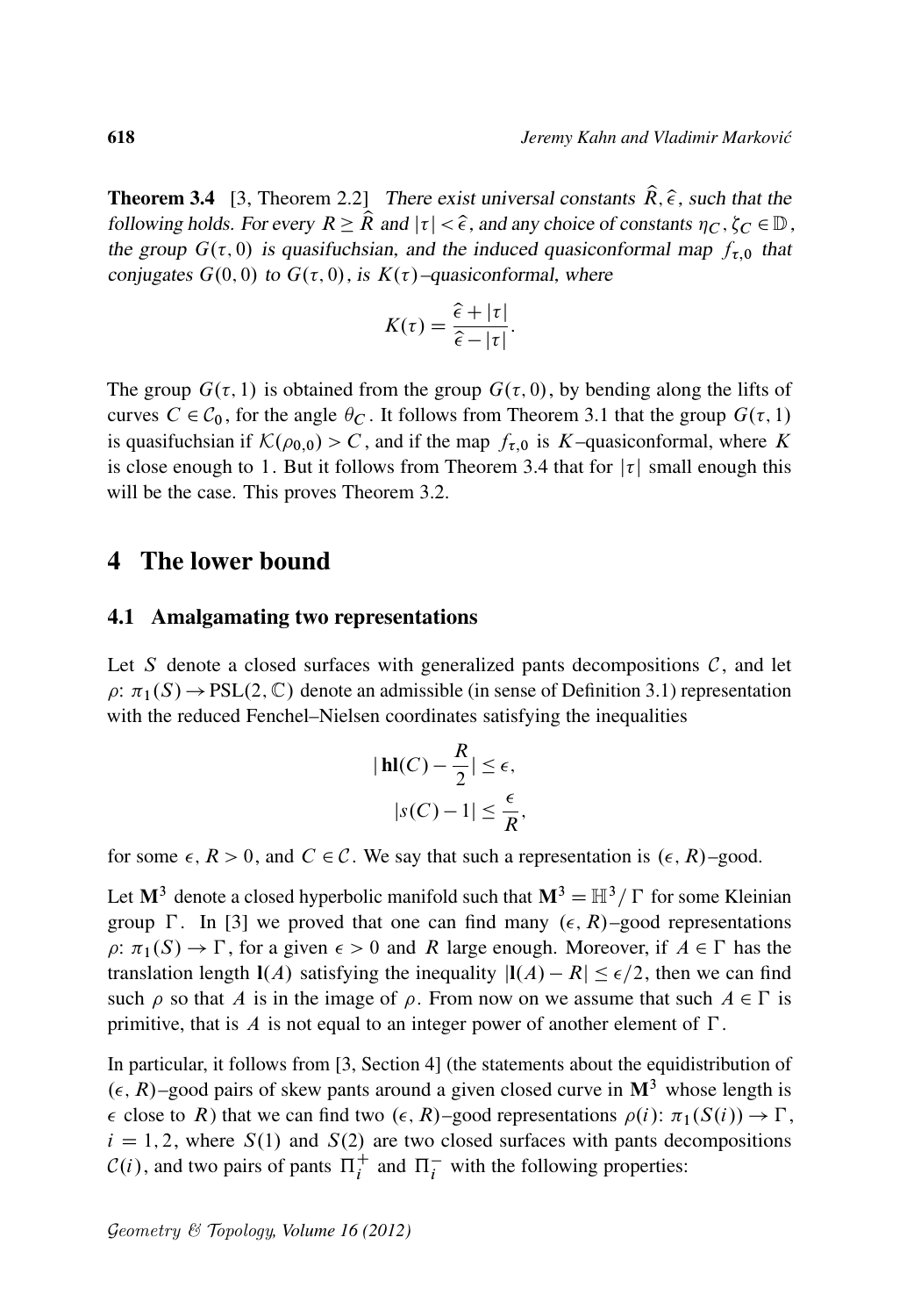- There are two oriented, degree one curves  $C(i) \in C(i)$ , and  $c(i) \in \pi_1(S(i))$  in the conjugacy classes of  $C(1)$  and  $C(2)$  respectively, such that  $\rho(1)(C(1)) =$  $\rho(2)(C(2)) = [A]$ , where [A] is the conjugacy class of a given primitive element  $A \in \Gamma$ , whose translation length  $I(A)$  satisfies the inequality  $|I(A) - R| \leq \epsilon/2$ .
- Let  $\gamma$  denote the closed geodesic corresponding to A. There exist two pars of skew pants  $\Pi_i^+$  and  $\Pi_i^-$  in  $\rho(i)$  ( $\pi_1(S(i))$ ) such that  $\gamma$  is positively oriented boundary component of  $\Pi_i^+$  and negatively oriented for  $\Pi_i^-$ , and recalling the notation from [3] we have the inequality

(6) 
$$
\left|\operatorname{foot}_{\gamma}(\Pi_2^+) - \operatorname{foot}_{\gamma}(\Pi_1^-) - \frac{\pi}{2}\right| \leq \frac{\epsilon}{R}.
$$

After replacing  $S(1)$  and  $S(2)$  with appropriate finite degree covers if necessary, we may assume in addition to the above two conditions the following also hold:

- The curves  $C(1)$  and  $C(2)$  are nonseparating simple closed curves in  $S(1)$  and  $S(2)$  respectively.
- The surfaces  $S(1)$  and  $S(2)$  have the same genus.
- By Proposition 3.1 the representation  $\rho(i)$  can be embedded in the holomorphic family of representations  $\rho_{\tau,t}(i)$ . We may assume that  $\mathcal{K}(\rho_{0,0}(S(i))) > C_1$ ,  $i = 1, 2$ , where  $C_1$  is the constant from Theorem 3.3.

We now fix such two representations  $\rho(1)$  and  $\rho(2)$ , surfaces  $S(1)$  and  $S(2)$ , and the two oriented curves  $C(1)$  and  $C(2)$  (we also fix the corresponding primitive element  $A \in \Gamma$ ).

Let  $i \in \{1, 2\}$ . For  $n > 1$ , let  $S_n(1)$  and  $S_n(2)$  denote two primitive degree n covers of  $S(1)$  and  $S(2)$  respectively (a finite cover of a surface is primitive if it does not factor through an intermediate cover), such that for some  $1 \le k \le (n - 1)$ , the curves  $C(1)$  and  $C(2)$  have two degree k lifts  $C_n(1)$  and  $C_n(2)$ . Then  $C_n(1)$  and  $C_n(2)$  are two oriented, nonseparating simple closed curves in  $S_n(1)$  and  $S_n(2)$  respectively. We then have the two induced representations  $\rho_n(i)$ :  $\pi_1(S_n(i)) \to \Gamma$ , that also satisfy the above five conditions, except that

$$
\rho_n(1)(\pi_1(S_n(1))) \cap \rho_n(2)(\pi_1(S_n(2))) = \{A^k\}.
$$

We amalgamate them as follows. Cut the surface  $S_n(i)$  along  $C_n(i)$ , to get two topological surfaces  $\overline{S}_n(i)$ ,  $i = 1, 2$ , each having two boundary components  $C_n^1(i)$ and  $C_n^2(i)$ . We glue together the surfaces  $\overline{S}_n(1)$  and  $\overline{S}_n(2)$  by gluing  $C_n^j(1)$  to  $C_n^j(2)$ ,  $j = 1, 2$ , and obtain a closed topological surface  $S_n$  (this is well defined up to a twist by  $\Re(I(A))$  which has a period k ). The surface  $S_n$  has the induced generalized pants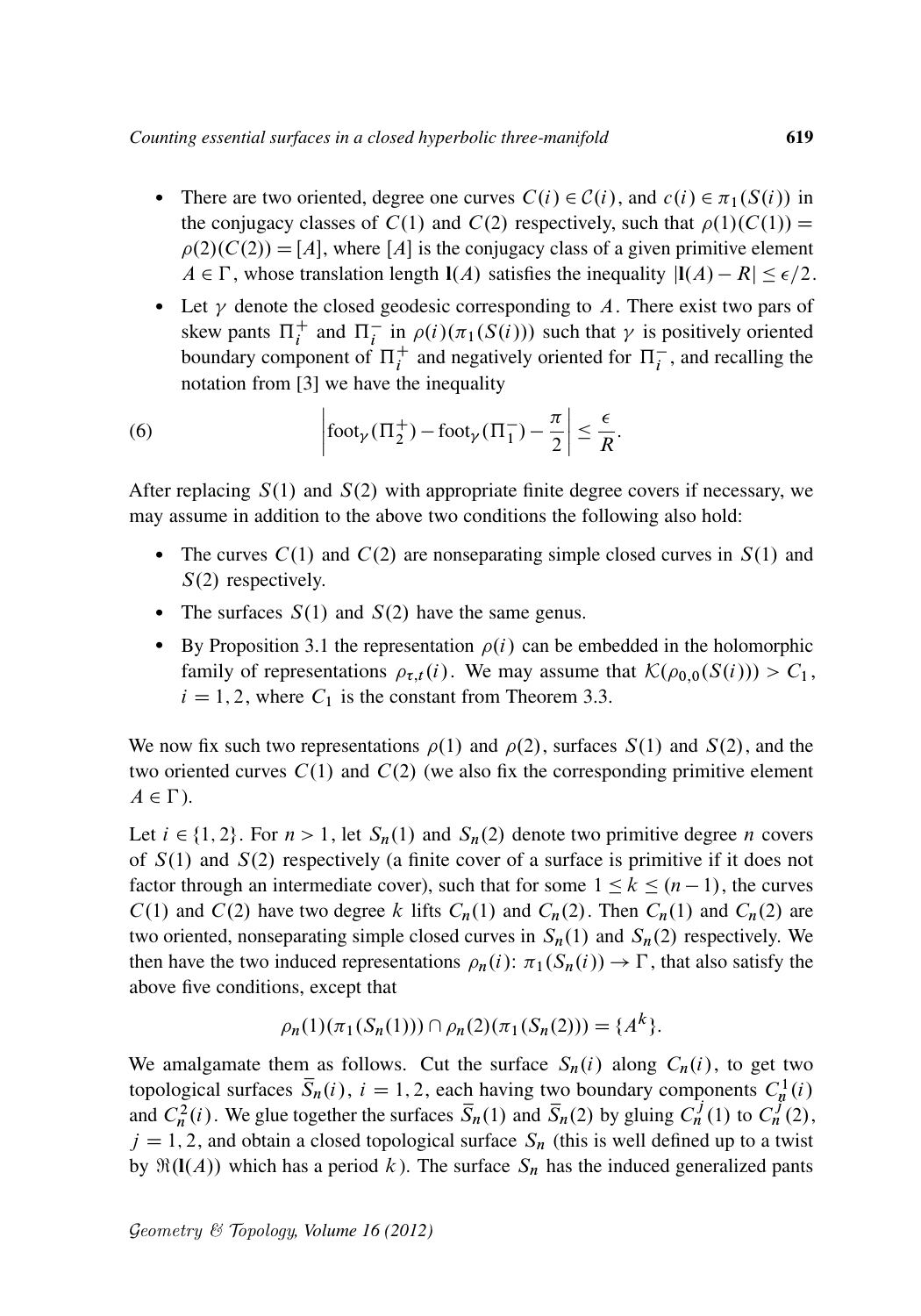decomposition  $C_n$ . The pair of curves  $C_n^1(1)$  and  $C_n^1(2)$  that were glued together produce a closed curve  $C_n^1$  in  $S_n$ . Similarly, the pair of curves  $C_n^2(1)$  and  $C_n^2(2)$  that were glued together produce a closed curve  $C_n^2$  in  $S_n$ . We set  $C_{0,n} = \{C_n^1, C_n^2\}$ .

Then there is the induced representation  $\rho_n: \pi_1(S_n) \to \Gamma$ . We orient the curves  $C_n^1$ and  $C_n^2$  such that for any choice of  $c_i \in \pi_1(S_n)$ , where  $c_i$  is in the conjugacy class of  $C_n^i$ , we have that both  $\rho_n(c_1)$  and  $\rho_n(c_2)$  are in the conjugacy class of  $A^k$  in  $\Gamma$ .

The representation  $\rho_n$  has the reduced Fenchel–Nielsen coordinates satisfying the relations

$$
\left|\mathbf{hl}(C) - \frac{R}{2}\right| \le \epsilon,
$$
  

$$
|s(C) - 1| \le \frac{\epsilon}{R},
$$

if C does not belong to  $C_{0,n}$ , and

$$
\left| s(C) - (1 + i\frac{\pi}{2}) \right| \leq \frac{\epsilon}{R},
$$

if  $C \in \mathcal{C}_{0,n}$ .

It follows from Theorem 3.2 that for  $\epsilon$  small enough and R large enough, the group  $\rho_n(\pi_1(S_n))$  is quasifuchsian. In the remainder of this subsection we prove that the group  $\rho_n(\pi_1(S_n))$  is a maximal subgroup of  $\Gamma$ .

First we prove a preliminary lemma. Let  $\overline{S}$  be a surface with boundary components  $C_+$ and  $C_{-}$ , oriented so that  $\overline{S}$  is on the left of  $C_{+}$  and on the right of  $C_{-}$ . We say that  $f: \overline{S} \to M^3$  is rejoinable if the restrictions of f to  $C^+$  and  $C^-$  respectively are freely homotopic in M<sup>3</sup>. We say  $(f, \overline{S})$  is geodesically rejoinable if  $f|_{C_{+}}$  and  $f|_{C_{-}}$ map to the same closed geodesic in  $\mathbf{M}^3$ . In this case we say a rejoining of  $(f, \overline{S})$ is a homeomorphism h:  $C_+ \rightarrow C_-$  such that  $f \circ h = f$ , and we say  $(f, \overline{S}/h)$  is  $\overline{S}$ rejoined by  $h$ .

**Lemma 4.1** If  $(f, \overline{S})$ , and  $(g, \overline{T})$  are (geodesically) rejoinable surfaces, and  $\pi: \overline{S} \to \overline{T}$ is a finite cover such that  $g \circ \pi$  is homotopic to f, then for any rejoining h of  $(f, \overline{S})$  we can find a rejoining k of  $(g, \overline{T})$  such that  $(f, \overline{S})$  rejoined by h covers  $(g, \overline{T})$  rejoined by  $k$ .

Proof Left to the reader.

The following theorem is a corollary of Theorem 3.3. We adopt the following definition. Let  $f: S \to M^3$  be a map such that  $f(S)$  is a quasifuchsian surface in  $M^3$ , and

 $\Box$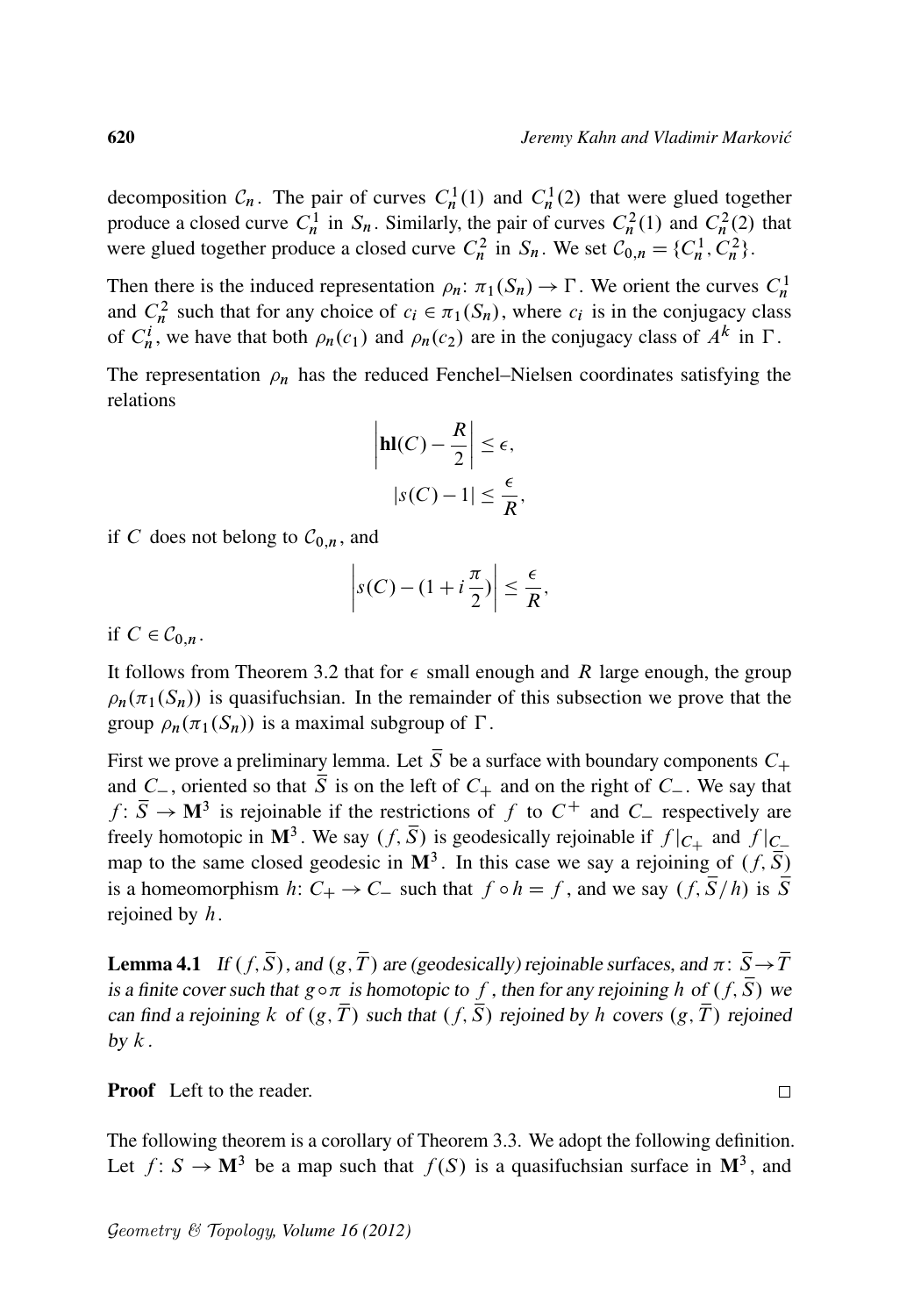let  $C_0$  denote a collection of disjoint simple closed curves on S. We say that f is bent along each curve of  $C_0$  and nearly locally isometric on  $S \setminus C_0$  if the induced map  $f_*: \pi_1(S) \to \Gamma$  is of the form  $\rho_{\tau,1}$  for some  $|\tau| \leq \hat{\epsilon}$ .

**Theorem 4.1** Let S be a closed surface. Suppose that  $f: S \to M^3$  is a  $\pi_1$ -injective and quasifuchsian, and  $C_0$  is a collection of disjoint simple closed curves on S, such that f is bent along each curve of  $C_0$  and nearly locally isometric on  $S \setminus C_0$ . Suppose that  $f = g \circ \pi$ , where  $\pi: S \to Q$  is a covering, and  $g: Q \to M^3$  is  $\pi_1$ -injective and quasifuchsian. Then we can find a collection of simple closed curves  $\hat{C}_0$  on Q such that  $C_0 = \pi^{-1}(\widehat{C}_0)$ .

**Proof** We get a discrete lamination  $\tilde{C}_0$  on  $\mathbb{H}^2$ , which we push forward by  $\tilde{f} = \tilde{g}$  to  $\mathbb{H}^3$ . We find a homomorphism  $\sigma$ : Deck $(\mathbb{H}^2/Q) \to \Gamma$  such that  $\tilde{f}(\gamma(x)) = \sigma(\gamma)(\tilde{f}(x))$ for every  $x \in \mathbb{H}^2$  and  $\gamma \in \text{Deck}(\mathbb{H}^2/Q)$ .

We let  $G = \sigma(\text{Deck}(\mathbb{H}^2/\mathcal{Q}))$ , and  $H = \sigma(\text{Deck}(\mathbb{H}^2/S)) < G$ . Then  $[G:H] < \infty$ , and  $G$  and  $H$  are quasifuchsian groups, and they have the same limit set, so by Theorem 3.3 every element of G maps  $\tilde{g}(\tilde{C}_0)$  to itself. Hence Deck( $\mathbb{H}^2/Q$ ) maps  $\tilde{C}_0$  to itself, so  $\tilde{\mathcal{C}}_0$  is a lift of  $\hat{\mathcal{C}}_0$  on  $\hat{\mathcal{Q}}$ , and hence  $\mathcal{C}_0$  is.  $\Box$ 

**Theorem 4.2** The quasifuchsian group  $\rho_n(\pi_1(S_n)) < \Gamma$  is a maximal surface subgroup of  $\Gamma$ , that is, if  $\rho_n(\pi_1(S_n)) < G$  for a surface subgroup  $G < \Gamma$ , then  $G =$  $\rho_n(\pi_1(S_n)).$ 

**Proof** For simplicity let  $G_n = \rho_n(\pi_1(S_n))$  and  $G(1) = \rho(1)(\pi_1(S(1)))$ . Also set  $G_n(1) = \rho_n(\pi_1(\overline{S}_n(1)))$ , where we consider  $\pi_1(\overline{S}_n(1))$  as a subgroup of  $\pi_1(S_n)$ .

Let  $f_n: S_n \to M^3$  denote the continuous map that corresponds to the representation  $\rho_n$ . We claim that  $f_n: S_n \to M^3$  is primitive. If not, we can find a Riemann surface Q and  $\pi: S_n \to Q$  and  $g: Q \to M^3$  such that  $g \circ \pi = f_n$  and  $d > 1$  where d is the degree of the cover  $\pi$ . We recall that  $f_n$  is bent along  $C_n^1$  and  $C_n^2$ , and nearly isometric on the complement. So by Theorem 4.1,  $\{C_n^1, C_n^2\}$  are the lifts by  $\pi$  of some set  $\mathcal{C}_Q$  of simple closed curves on Q. So  $|\mathcal{C}_Q| = 1$  or  $|\mathcal{C}_Q| = 2$ .

If  $|C_Q| = 2$ , then each component of  $S_n \setminus \bigcup C_n^i$  maps by degree d to a component of  $Q \setminus C_Q$ . We can then write  $Q \setminus C_Q = \overline{Q}(1) \cup \overline{Q}(2)$  such that  $\pi: \overline{S}_n(i) \to \overline{Q}(i)$  is a degree d cover, and then by Lemma 4.1 we can rejoin the boundary curves of  $Q(1)$  to form  $Q'(1)$  such that  $S_n(1)$  is a cover of  $Q'(1)$ . But then we get a subgroup  $G_{Q'}$  of  $G_n(1)$  (  $G_{Q'} = \pi_1(Q'(1))$ ), and  $G_n(1) < G_{Q'} \cap G(1) < G(1)$ , where both inclusions are proper. The first inclusion is proper because  $A^{k/d} \in G_{Q'} \cap G(1) \setminus G_n(1)$ , and the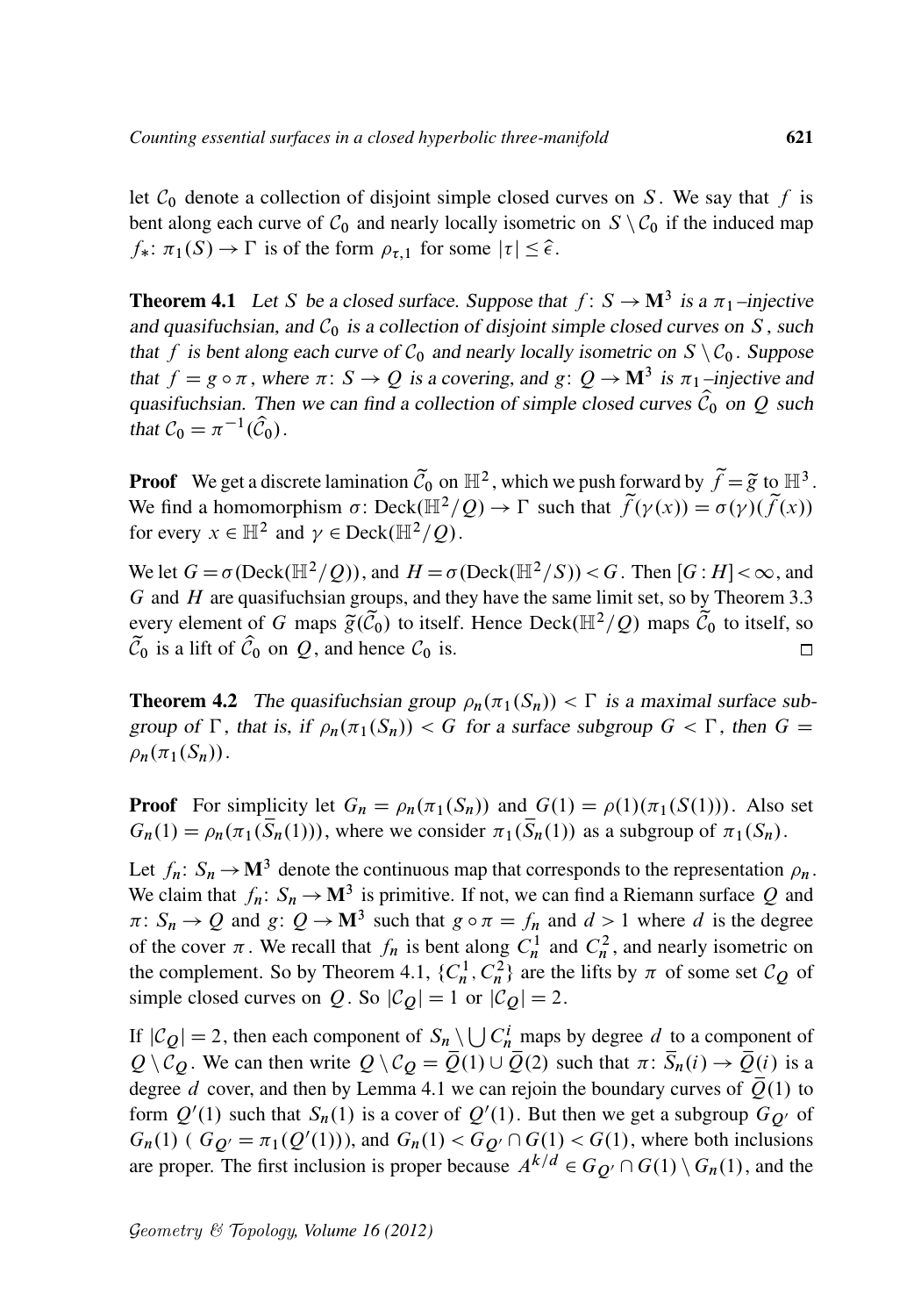second is proper because  $k < n$ . This contradicts the assumption on the maximality of  $G_n(1)$ .

If  $|C_Q|=1$ , we let  $C_Q = \{C_Q\}$ . First suppose that  $C_Q$  is nonseparating. Then writing  $Q\setminus C_{\mathcal{O}} = \overline{Q}$  we find that  $\overline{S}_n(1)$  and  $\overline{S}_n(2)$  are both degree  $d/2$  covers of  $\overline{Q}$ . But then we can reassemble  $\overline{Q}$  to make  $Q'$  (by Lemma 4.1) such that  $S_n(1)$  is a degree  $d/2$ cover of Q', when  $d/2 \le k$ . Then we arrive at a contradiction by the same reasoning as before.

Finally, suppose that  $C_Q$  is separating. Then we can write  $Q \setminus C_Q = \overline{Q}(1) \cup \overline{Q}(2)$ so that the restriction of  $\pi$  to  $\overline{S}_n(i)$  is a cover of  $\overline{Q}(i)$ . Then the conjugacy classes for  $C_n^1$  and  $C_n^2$ , oriented as curves covered by the axis of A, are both in  $[A^k]$ , but  $C_n^1$ and  $C_n^2$  both cover  $C_Q$  with opposite orientations, so the conjugacy class for  $C_Q$  must be both  $[A^l]$  and  $[A^{-l}]$ , where  $l = 2k/d$ . But then  $B^{-1}A^lB = A^{-l}$  for some  $B \in \Gamma$ , which means that  $B$  preserves the axis of  $A$  and reverses its orientation; such  $B$  would have a fixed point in  $\mathbb{H}^3$ , which is a contradiction.  $\Box$ 

#### 4.2 The lower bound

We now proceed to prove the lower bound

(7) 
$$
(c_1 g)^{2g} \leq s_1(M^3, g),
$$

for g large enough, from Theorem 1.1.

By the above theorem the representation  $\rho_n: \pi_1(S_n) \to \Gamma$ , is maximal. It remains to count the number of such representations. Let  $g_n$  denote the genus of the surface  $S_n$ . If  $g_0$  denotes the genus of the surfaces  $S(1)$  and  $S(2)$ , we have

$$
g_n = n(2g_0 - 1).
$$

Given a closed surface  $S_0$ , Let  $m_n(S_0)$  denote the number of maximal degree *n* covers of  $S_0$ . Let  $C_0$  denote a simple closed and nonseparating curve in  $S_0$ . For  $1 \le k \le n$ , by  $m_n(S_0, C_0, k)$  we denote the number of maximal *n* degree covers of  $S_0$  such that the curve  $C_0$  has at least one lift of degree k. Clearly the number  $m_n(S_0, C_0, k)$  does not depend on the choice of the simple closed and nonseparating curve  $C_0$ , so we sometimes write  $m_n(S_0, k) = m_n(S_0, C_0, k)$ .

**Theorem 4.3** Let  $g_0$  denote the genus of  $S_0$ . Then for n large we have

$$
m_n(S_0) = (n!)^{g_0 - 2} (1 + o(1)),
$$

where  $o(1) \rightarrow 0$  when  $n \rightarrow \infty$ . Moreover, for some  $1 \le k \le (n-1)$ ,  $k = k(n, g_0)$ , we have

$$
m_n(S_0, k) > ((n-1)!)^{g_0-2}(1+o(1)).
$$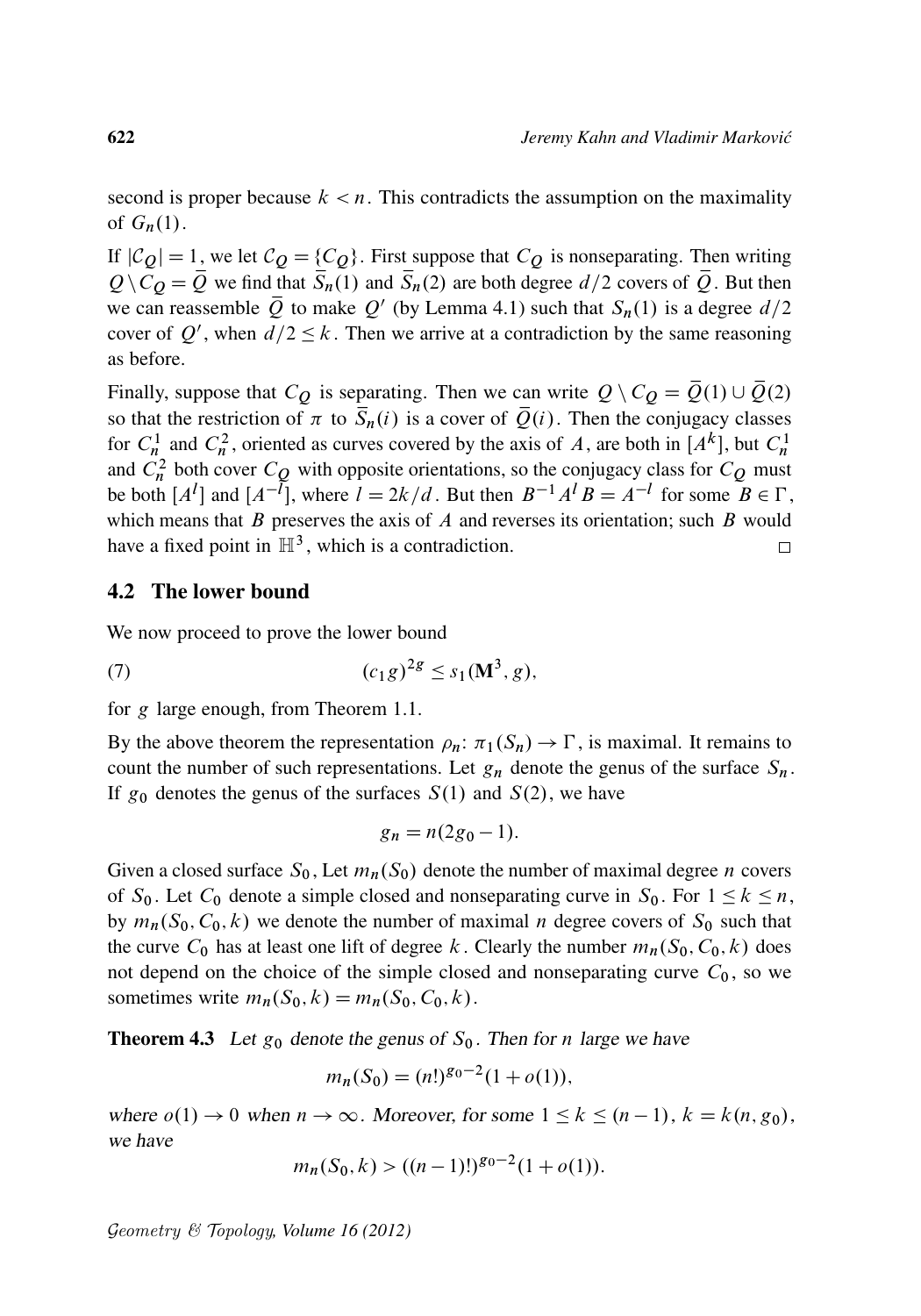**Proof** The first equality directly follows from Corollary 3 and the formula in Section 4.4 in [6], which shows that a random finite cover of a closed surface is maximal. It remains to prove the second inequality.

Since

$$
\sum_{k=1}^n m_n(S_0, k) \ge m_n(S_0),
$$

it follows that for some  $1 \leq k \leq n$ , the second inequality in the statement of the theorem holds. The following lemma implies that this inequality holds for some  $1 \leq k \leq (n-1)$ .

**Lemma 4.2** The inequality  $m_n(S_0, 1) \ge m_n(S_0, n)$ , holds for every n.

**Proof** Let  $C_0$  and  $D_0$  be two simple closed and nonseparating curves on  $S_0$ , that intersect exactly once. Let  $S_n$  be a degree *n* cover of  $S_0$ , such that the curve  $C_0$  has a degree *n* lift which we denote by  $C_n$ . Then  $C_n$  is the only lift of  $C_0$ . We show that in this case, every lift of the curve  $D_0$  is a degree one lift. Let  $\tilde{S}_0 = S_0 \setminus C_0$  and  $\widetilde{S}_n = S_n \setminus C_n$ , denote the two surfaces each having exactly two boundary components. Then  $\tilde{S}_n$  covers  $\tilde{S}_0$ , because  $C_n$  is the only lift of  $C_0$  to  $S_n$ . After removing the curve  $C_0$  from  $S_0$ , the closed curve  $D_0$  becomes an interval  $I_0 \subset \widetilde{S}_0$ , whose endpoints lie on different boundary components of  $\widetilde{S}_0$ . Therefore, every lift of  $I_0$  to  $\widetilde{S}_n$  is a degree one lift. This proves the statement.

Restricting to when  $S_n$  is a maximal cover yields the inequality  $m_n(S_0, C_0, n) \leq$  $m_n(S_0, D_0, 1)$ . Since  $m_n(S_0, C_0, k) = m_n(S_0, D_0, k) = m_n(S_0, k)$ , it follows that  $m_n(S_0, 1) \geq m_n(S_0, n)$ , and we have proved the lemma. □

This proves the theorem.

Now fix a large *n* and choose  $1 \le k \le (n-1)$  so that the second inequality in Theorem 4.3 holds. We then amalgamate any two maximal covers  $S_n(1)$  and  $S_n(2)$  along the curves  $C_n(1)$  and  $C_n(2)$  that are both k degree lifts of the curves  $C(1)$  and  $C(2)$ respectively (there may be more than one such  $k$  degree lift, but we choose arbitrarily). Then the corresponding group  $\rho_n(\pi_1(S_n)) < \Gamma$  is maximal surface subgroup of  $\Gamma$ . Combining the above formula for  $g_n$  with the Theorem 4.3, we derive the estimate (7) for some  $c_1 > 0$ .

### References

[1] E A Bender, E R Canfield, *The asymptotic number of rooted maps on a surface*, J. Combin. Theory Ser. A 43 (1986) 244–257 MR867650

 $\Box$